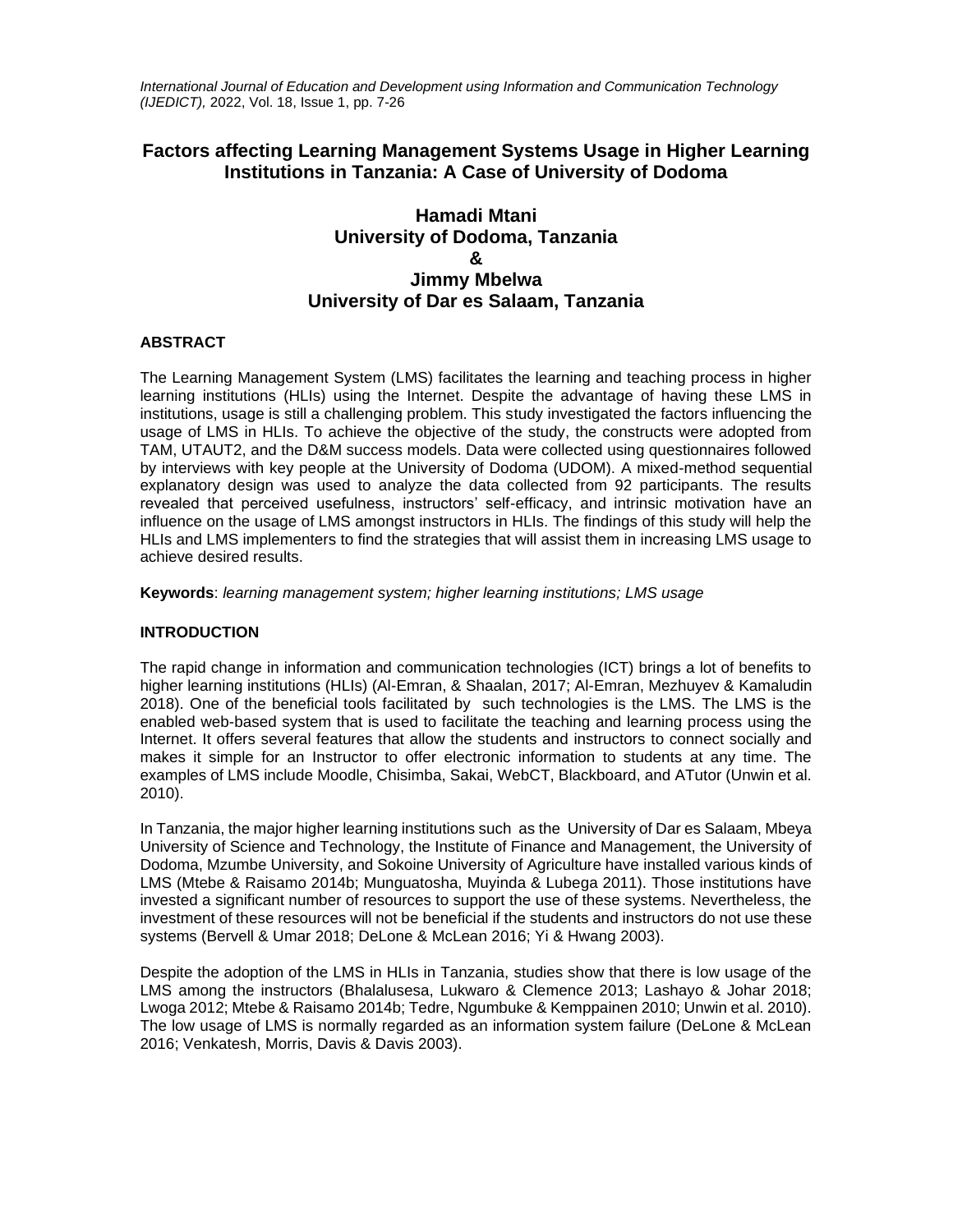Several studies have been conducted to investigate the adoption and usage of LMS in developing countries (Asiri, Mahmud, Abu Bakar & Mohd Ayub 2012; Motaghian, Hassanzadeh & Moghadam 2013; Mtebe 2015; Šumak, Heričko, Pušnik & Polančič 2011), but most of these studies were focused on the adoption and usage of LMS among the students. However, there are very few studies that were focused on the adoption and usage of LMS among the instructors. Therefore, this study aimed to examine the factors affecting LMS usage in Tanzania.

# **LITERATURE REVIEW**

# **Related Work**

Learning Management Systems have been adopted in HLIs to enhance the effectiveness and efficiency of the teaching and learning process. The LMS, as with educational technology in general, has evolved quickly along with the development of ICTs (Al-Emran & Shaalan 2015, 2017). HLIs and universities have made a huge investment in information systems (Moodle, Sakai, Blackboard) to help in delivery of blended distance as well as face-to-face courses (Tarhini, Hone & Liu 2013). Use of the LMS in HLIs along with well-connected computers facilitates wide access to electronic educational materials to the students through user devices such as desktop and laptop computers, and other digital devices.

Studies have been conducted that are focused on student usage of LMS in HLIs (Asiri et al. 2012; Joo, Kim & Kim 2016; Raman, Don, Khalid & Rizuan 2014; Šumak et al. 2011), and the findings indicate different factors that affect LMS usage based on the students' perceptions. Asiri et al. ( 2012) examined the factors that influenced the LMS usage among faculty members of public universities in Saudi Arabia and found that the attitude towards utilizing the LMS, competence in utilizing the LMS, and beliefs about the LMS - internal factors; and the technological organizational, social barrier and demographic characteristics (training, workshop, gender as well as computer experience) - external factors, were important in influencing the usage of the LMS. 235 students at the Faculty of Electrical Engineering and Computer Science in Maribor were studied by Šumak et al. (2011) to identify the factors influencing their perception of LMS use and acceptability. The study findings indicate that behavioral intention determines actual system use, with attitude towards the system use perceived usefulness being the most significant predictors.

There are positive impacts of perceived usefulness and satisfaction on predicting the intention to adopt and use mobile-LMS (Joo et al. 2016). The sharing of knowledge and collaboration play a vital role in the intention of the students in e-learning systems acceptance and usage (Eid & Al-Jabri 2016; Raman et al. 2014). System quality and service quality were also found to have a positive effect on users' satisfaction with learning systems (Mahmodi 2017; Mtebe & Raisamo 2014a; Mtebe & Raphael 2018). Technical support availability, and service quality are factors affecting usage of the LMS.

Many of the studies have been focused on behavioral intention on LMS usage in HLIs among instructors (Alharbi & Drew 2014; Almarashdeh 2016; Cigdem & Topcu 2015; Motaghian et al. 2013). The studies showed that training, personal innovativeness, perceived ease of use, education instructors (Alharbi & Drew 2014; Coleman & Mtshazi 2017). For example, Alharbi & Drew (2014) conducted a study of the behavior intention to use LMS among 59 academics at the Shaqra University in Saudi Arabia, and the findings indicate that perceived usefulness, attitude towards usage and perceived ease of use had a significant relationship with behavioural intention to use the LMS.

Moreover, perceived usefulness, system quality, information quality, subject norm, application selfefficacy significantly influenced the intention of instructors to use the LMS (Almarashdeh 2016; Cigdem & Topcu 2015). Cigdem & Topcu (2015) explored the factors influencing the behavioral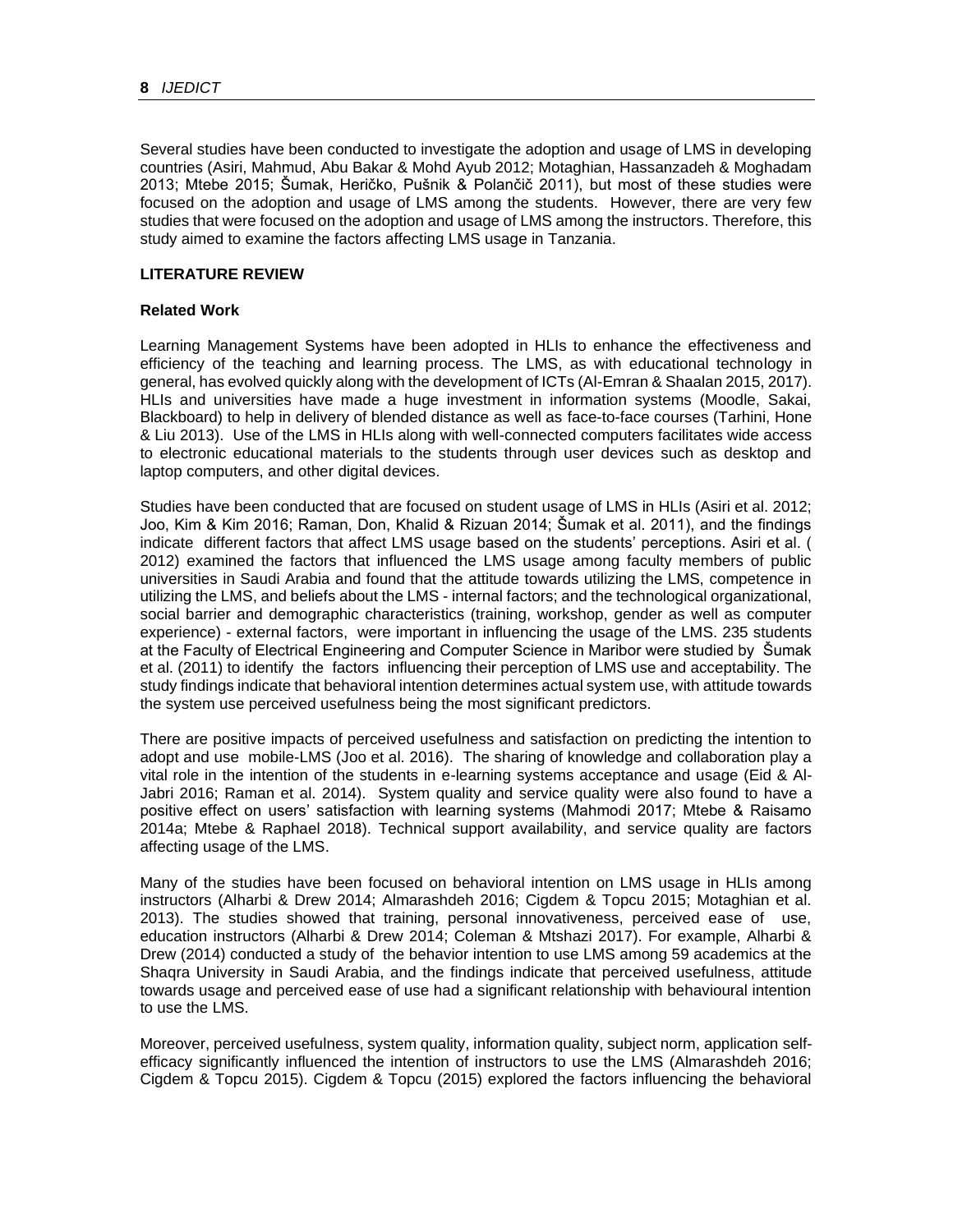intention to use the LMS among 115 participants at a Turkish vocational college. The findings revealed that perceived ease of use, perceived usefulness, self-efficacy, technological complexity, and subjective norm all had a positive effect on behavioral intention for LMS usage. Perceived usefulness was the most significant for intention and use of the LMS. Similarly, Almarashdeh (2016) investigated the factors that influence instructor's satisfaction among 110 instructors in four universities in Saudi Arabia. The study found that perceived usefulness, service quality, system quality and information quality had a positive significant effect on instructor satisfaction and hence influenced LMS usage. Nevertheless, the findings cannot persuade the researchers that the identified factors are the only factors that influence instructors' usage of the LMS within higher education institutions.

#### **Theories of system adoption and usage**

A survey of the literature found that a variety of frameworks, theories and models have been utilized to research and analyze the factors that influence acceptance and use of electronic learning systems in HLIs. These include the individual focused model, Technology Acceptance Model (TAM) proposed by Davis (1989) and the Unified Theory of Acceptance and Use of Technology (UTAUT) proposed by Venkatesh et al. (2003); and the firm or organizational focused model, Technology Organization Environment (TOE) by Tornatzky & Fleischer (1990) and DeLone and McLean (DeLone & McLean 1992).

TAM is the most widely used model for describing the adoption of technology or information systems adoption. According to this model, users' behavioral intention, attitudes, perceived ease of use, perceived usefulness, and actual use of the system can all be used to forecast adoption of the information system or technology. According to Davis (1989), perceived ease of use is defined in the context of the user belief that using an information system would be effortless; perceived usefulness is defined in the context of the user belief that utilizing a particular information system would enhance his or her performance at a task or tasks and behavioral intention is defined in the context of the plan of a user on whether to perform a specified future behavior.

The UTAUT model has been used in various studies to measure technology adoption and use. The theory of Reasoned Action (TRA), Theory of Planned Behavior (TPB), and TAM were used to create the UTAUT model. Performance expectancy, social influence, effort expectancy and facilitating factors were all included in the models. Age, voluntariness, and experiences having moderating effects in influencing the technology acceptance and use are all part of the model. Venkatesh et al. (2003) defined performance expectancy in the context of the individual's belief that a particular information system or technology will accrue professional benefits"; social influence in the context of the belief that other significant persons should adopt a certain technology; effort expectancy in the context of ease associated with using a particular technology or a system; and facilitating conditions is defined in the context of an individual feeling that technical and organizational infrastructure exists to support the use of the technology or system. Later, the model extended to UTAUT2 by adding three new determinants: hedonic motivation, price value, and habit (Venkatesh, Thong & Xu 2012). The authors defined hedonic motivation in the context of the joy or fun derived from use of the technology; price value in the context of expenditure associated with use of the technology; and habit in the context of automatic use resulting from learning to use over time.

Tornatzky and Fleischer (1990) created the TOE to explain the acceptance of ICT innovation or information technology. TOE comprises three contexts (technology, organizational and environmental) that might influence how the technological innovation is implemented and adopted in an organization. The internal and external technologies importance to the organization that influence the adoption are referred to as the technological context. The scope, size, managerial structure, and internal resources of an organization are defined as the organizational context. The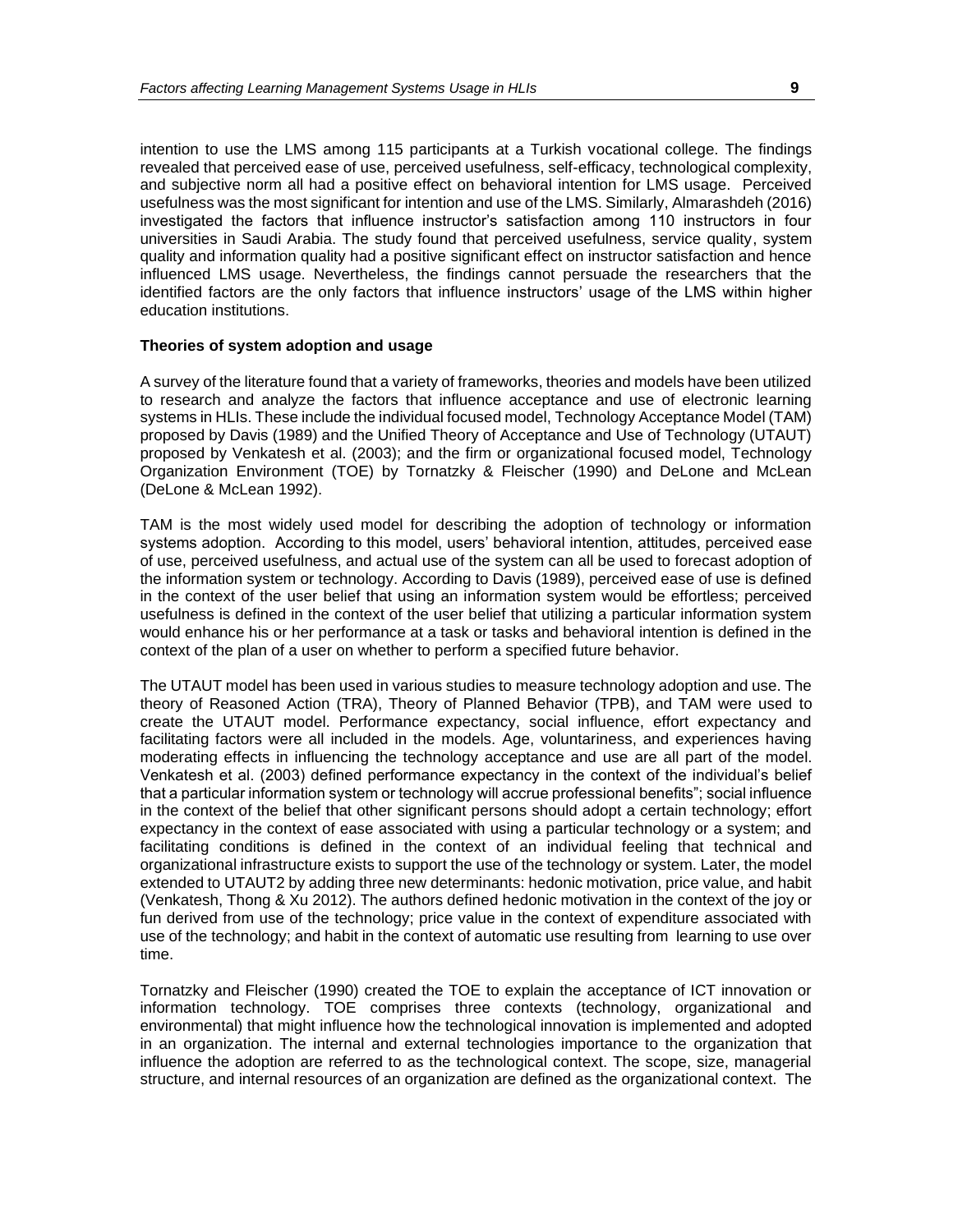environment in which an organization conducts its business, such as rivals, organizational policy and industry is referred to as the environmental context.

DeLone and McLean (1992) created the initial model in 1992. The model was centered on user's successful utilization of information systems. Information quality, system quality, use, user satisfaction, individual impact, and organizational impact, are the six constructs in the model. System quality refers to how well information systems are designed such as how easy they are to use, obtain, and learn. The information quality metric assesses how well an information system performs in terms of appearance, content, correctness, and usefulness. The term "Use" refers to determining how information systems are used, such as the number of records retrieved or accessed, and the functions performed. The perception of using an information system is measured by User satisfaction measures, and the perceived perception of using an information system. Individual impact assesses users' reaction after using the system followed by the organizational. Later, DeLone and McLean (2003) updated the model by dividing the use factor into an intention to use and using it to assess the success of information systems, where system utilization is both voluntary and mandatory. Also, service quality components were incorporated and used to formulate the six constructs.

Although many studies adopted the constructs from these already developed models to predict the factors that affect technology acceptance and usage of information technology, it was observed that there is no single model or theory that can predict the usage of learning management systems among students or instructors. Based on the literature, this study formulated a measurement model to determine the factors affecting the usage of the LMS at the UDOM.

While many studies have been focused on LMS usage among instructors, it was also found that very few research studies have been conducted on instructors' usage of LMS in education institutions in developing countries like Tanzania. These studies were found lacking in exploration of the factors that influence the instructors' perceived value in terms of instructor support, perceived cost of LMS, instructor self-efficacy, instructor habit, and instructor attitude toward use of the LMS. Therefore, this study attempts to propose a research model to analyze the factors influencing LMS utilization among instructors in HLIs based on their system characteristics, attitudes, and their perceptions. The description of the research model and hypotheses for the proposed research model follows.

# **THE RESEARCH MODEL**

The proposed research model is applied only to instructors for determining the factors that influence the use of an LMS. According to the study objective, the review of literature and the technological acceptance models or framework, the research model as presented in Figure 1, adopted and incorporated constructs from TAM, UTAUT2 and the DeLone and McLean models.

The model constructs shown in Figure 1 are described below.

# **System Quality**

In this study, system quality refers to how satisfied instructors are with the LMS's ability to perform the necessary functions. Flexibility, availability, fast response, usability, user-friendliness and ease of use are the measures used for the LMS quality function (DeLone & McLean 2003). According to the findings of research in this area, there is a direct link between the system quality and the system use (Alshare, Freeze, Lane & Wen 2011; Mtebe & Raisamo 2014a; Wixom & Watson 2001). As a result, the greater the convenience, use, and user-friendliness of the LMS, the more probable it is that instructors will use it. The hypothesis for this factor is: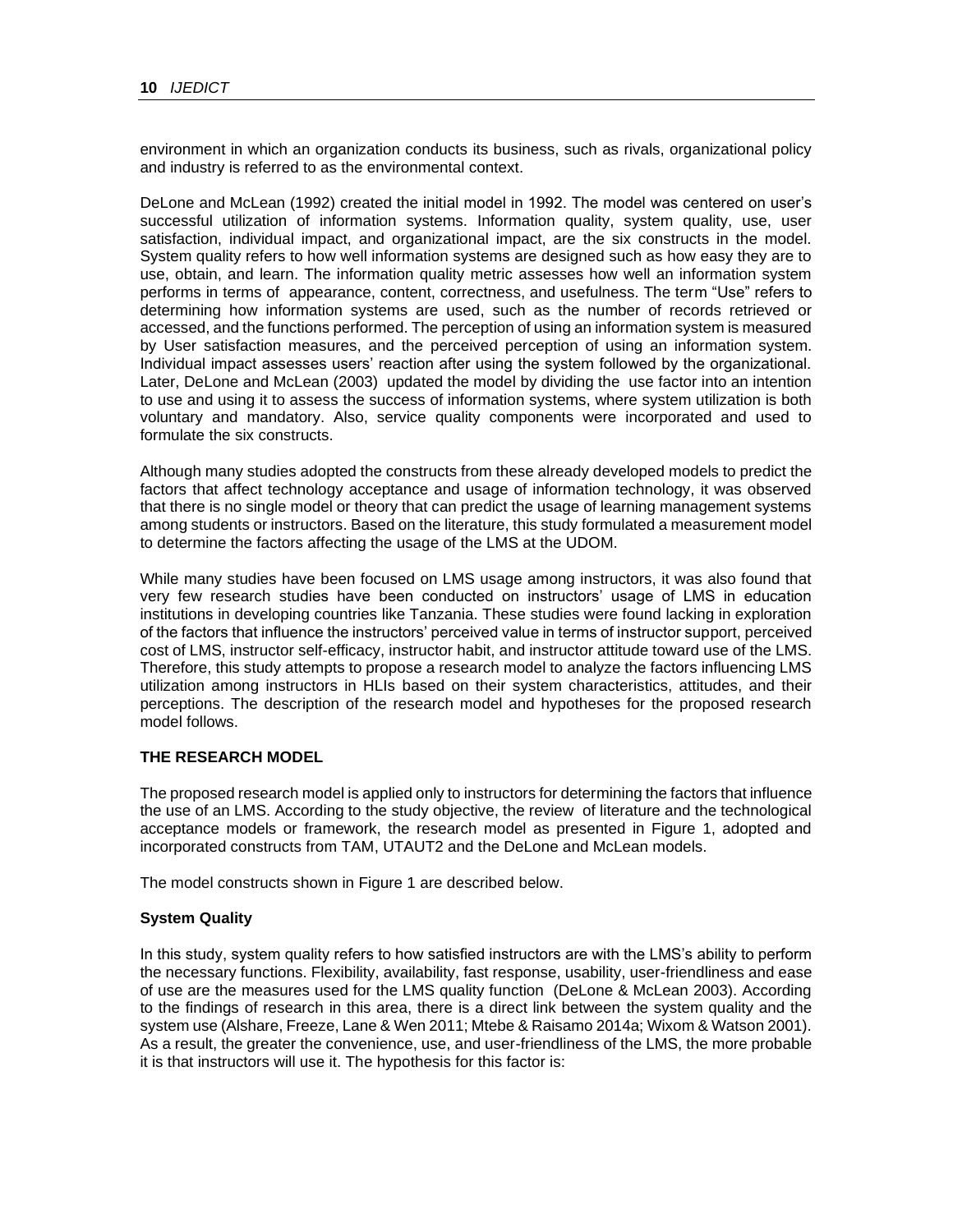

**Hypothesis 1:** The instructor's use of the LMS is influenced by the system's quality.

**Figure 1:** Research Model

#### **Information quality**

The quality of the information or report obtained by the instructors using the LMS is referred to as information quality. The attributes of quality of information are measured by accuracy, relevance, completeness, understandability, and timeliness (DeLone & McLean 2003; Swaid & Wigand 2009). It refers to how satisfied instructors are with the reports generated from the LMS. When instructors are assessing students and tracking their progress, the purpose of the LMS is to generate a good report for them. (Coates, James, & Baldwin 2005). Previous research has shown that the quality of information has a direct impact on the use of LMS (Lwoga, 2014; Motaghian et al. 2013). The hypothesis for this factor is:

**Hypothesis 2:** The instructor's use of the LMS is influenced by the quality of the information.

# **Support**

Instructor support refers to the assistance provided to the instructors who utilize the LMS to teach their students. It is the way by which instructors receive organizational support and technical support to ensure that they use the LMS (Wang & Wang 2009). The support includes availability of ICT facilities, Internet, ICT specialists, and instructional design specialists (Al-Busaidi & Al-Shihi 2010). Responsiveness, dependability, and certainty can all be used to measure it. (DeLone & McLean 2003). The hypothesis for this factor is:

**Hypothesis 3:** The support of the instructor has a favorable impact on the use of the LMS

# **Perceived Cost**

If the institutions bear the cost of using the technology, it is proposed that instructors will use it for their teaching purposes. For instance, Tarus, Gichoya, and Muumbo (2015), found that budget restrictions prevented Kenyan public university professors from using the LMS. The hypothesis for this factor is: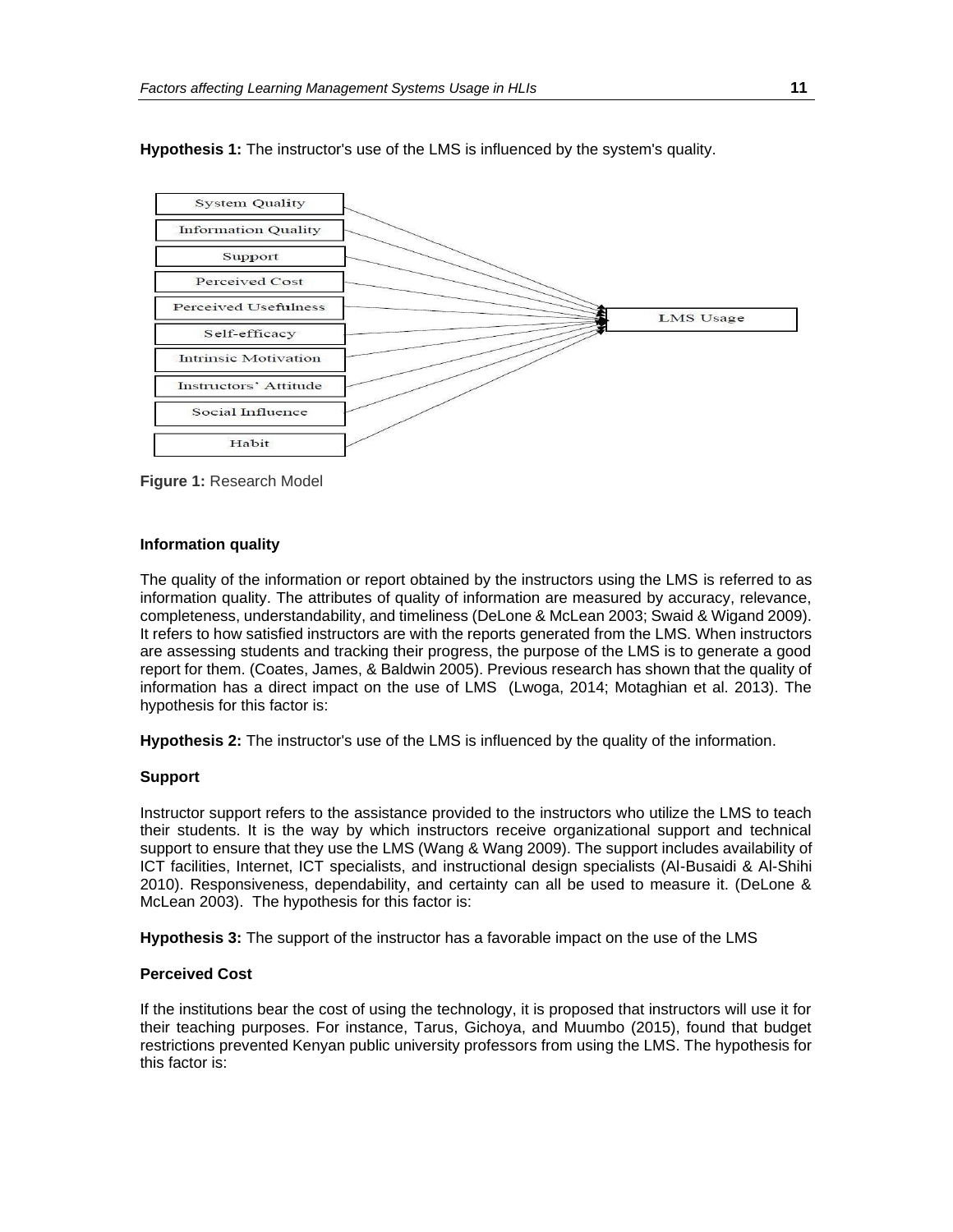**Hypothesis 4:** Perceived cost of LMS has a positive effect on instructors LMS usage.

# **Perceived Usefulness**

The degree to which an instructor believes that employing an LMS will ease his or her teaching activities is referred to as perceived usefulness. Instructors are more inclined to use the LMS if they think it more useful. According to the research, there is a direct link between perceived usefulness and LMS utilization. (Chang & Tung 2008; Motaghian et al. 2013). The hypothesis for this factor is:

**Hypothesis 5:** Perceived usefulness of LMS has a positive effect on instructors LMS usage.

#### **Intrinsic Motivation**

Intrinsic motivation refers to the perceived interest and enjoyment that an instructor feels when using the system. This motivation is crucial in determining whether the LMS is used (Davis 1989). In East China, it was also discovered that intrinsic motivation had a significant impact on students' behavioral intentions to use mobile-assisted language learning (MALL) (Sun & Gao 2019). If instructors are not motivated to use the LMS, the consequence is that they won't use it, and the LMS will become unworkable for them. The following hypothesis was formulated:

**Hypothesis 6:** The use of the LMS by instructors is influenced by intrinsic motivation.

#### **Instructors' Attitude**

This is a set of emotions that influence an instructor's decision to use the system. These emotions can be either favorable or unpleasant depending on how the system is used (Davis 1989). Instructors who have a good attitude toward utilizing the LMS are more likely to use it and have a greater influence over the system's use. (Asiri et al. 2012; Yang & Yoo 2004). Studies have shown instructor's attitude to have a positive effect on LMS usage in various contexts (Asiri et al. 2012; Šumak et al. 2011). The hypothesis for this factor is:

**Hypothesis 7:** Instructor's attitude towards the use of LMS is influenced by LMS usage.

# **Social Influence**

The extent to which an instructor believes that other significant and influential instructors should use the LMS is referred to as social influence (Venkatesh et al. 2012). Previous research has found that social factors have a substantial impact on the use of various information systems (Raman & Don 2013). The hypothesis for this factor is:

**Hypothesis 8:** Social influence has an effect on instructor's LMS usage.

# **Habit**

The term "Instructors' habit" refers to the automatic actions that instructors have when utilizing an LMS. Habit has been found to be an essential variable in determining behavioral intention to utilize technology in previous studies (Venkatesh et al. 2012). Raman and Don (2013) found that habit had a positive influence on student's intention to use the Moodle system at the University Utara Malaysia. Therefore, the hypothesis for this factor is:

**Hypothesis 9:** The use of the LMS by instructors is influenced by habit.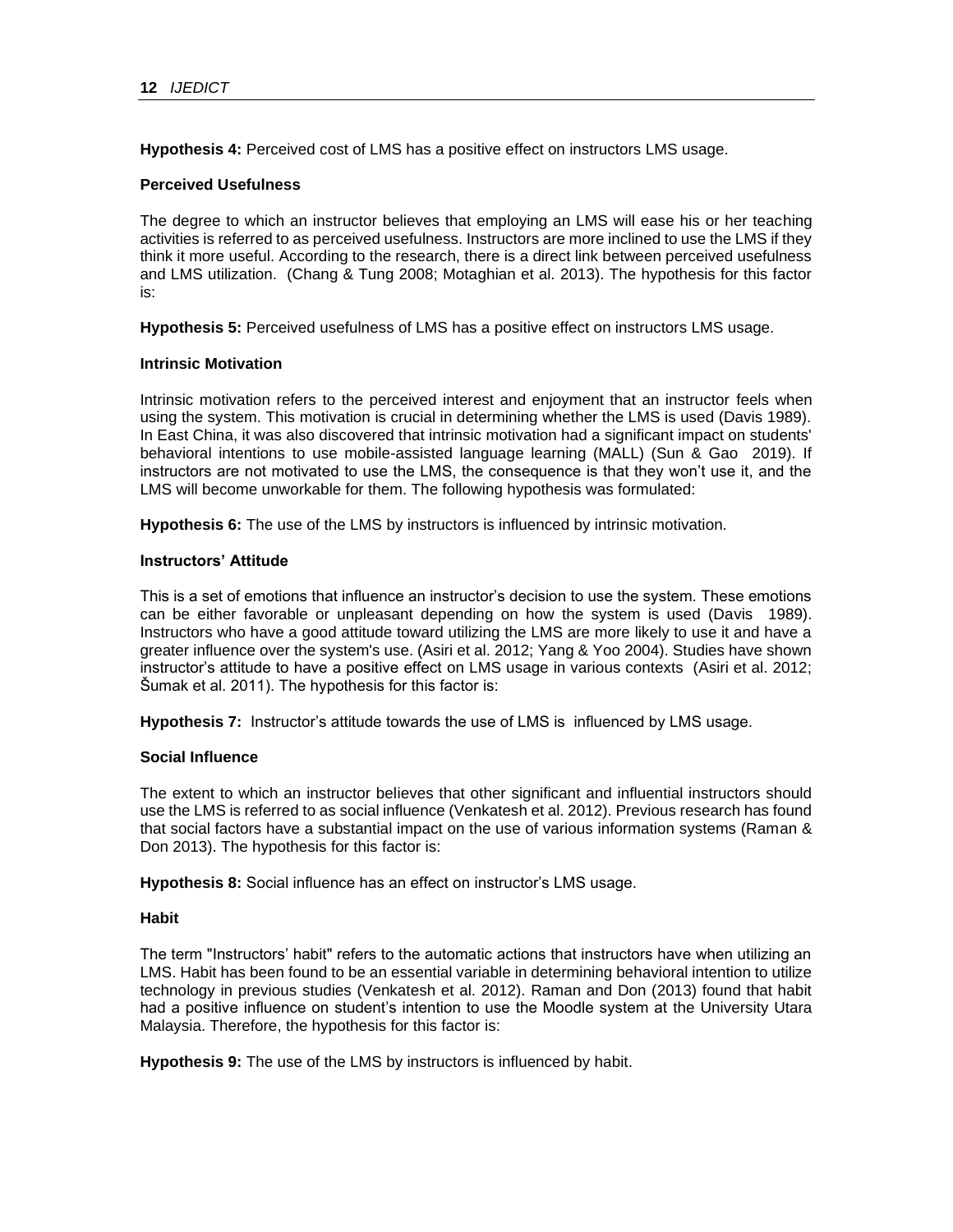#### **Self-efficacy**

In the context of this study, instructor self-efficacy refers to the ability to integrate technology such as LMS into teaching and hence it has an important effect on use (Lee & Lee 2014). Instructor selfefficacy is a perception of an instructor's capacity to use the LMS to track students' progress, communicate with students via chats and discussion forums, complete assessments, and present information. According to Coleman and Mtshazi (2017), self-efficacy is influenced by the instructor's decision to use the Moodle system. The hypothesis was proposed as follows:

**Hypothesis 10:** The use of the LMS by instructors is influenced by their self-efficacy usage.

# **METHODOLOGY**

#### **Research Design**

This study adopted a mixed-method sequential explanatory design aimed at determining the factors affecting the use of LMS in HLIs among instructors, using the following constructs*: Information Quality, System Quality, Instructor Support, Perceived Usefulness, Perceived Cost, Instructors' attitude toward the use of LMS, Social Influence, Intrinsic Motivation, Instructors' habit,* and *Instructor's self-efficacy*. The constructs were determined using the existing literature and data were collected from the University of Dodoma in Tanzania. In this study, the quantitative approach used to collect data was a self-administered questionnaire, and thereafter the data collected were analyzed using statistical software. The qualitative approach was employed to gather the data through interviews with key participants.

#### **Data Collection – Quantitative Approach**

A five-point Likert scale (Strongly Disagree; Disagree; Neutral; Agree, and Strongly Agree) with items consisting of demographic items, background items, TAM, UTAUT2 and DeLone and McLean variables was used for data collection. The items in the questionnaire were modified from the standard questionnaires of the technological acceptance framework or models, in the context of this study and based on the literature. The items on the questionnaire are shown in Table 1 below.

| <b>Factor</b>          | Code             | Item                                                                           |  |  |  |
|------------------------|------------------|--------------------------------------------------------------------------------|--|--|--|
|                        | SYQ <sub>1</sub> | The LMS is simple to use.                                                      |  |  |  |
|                        | SYQ <sub>2</sub> | The LMS is very user-friendly                                                  |  |  |  |
|                        | SYQ3             | The LMS is easy to use.                                                        |  |  |  |
| System quality         | SYQ4             | The LMS is accessible all the time                                             |  |  |  |
|                        | SYQ <sub>5</sub> | Overall, the LMS is quite dependable, with very little downtime.               |  |  |  |
|                        | SYQ6             | The response time of LMS is very good.                                         |  |  |  |
|                        | INF <sub>1</sub> | The LMS delivers information that is useful in the classroom                   |  |  |  |
| Information<br>quality | INF <sub>2</sub> | The LMS provides sufficient information for instruction.                       |  |  |  |
|                        | INF <sub>3</sub> | In general, the information I receive from the LMS is simple to<br>understand. |  |  |  |
|                        | INF4             | The LMS provides the up-to-date information.                                   |  |  |  |

| <b>Table 1: Data Collection Instrument</b> |
|--------------------------------------------|
|--------------------------------------------|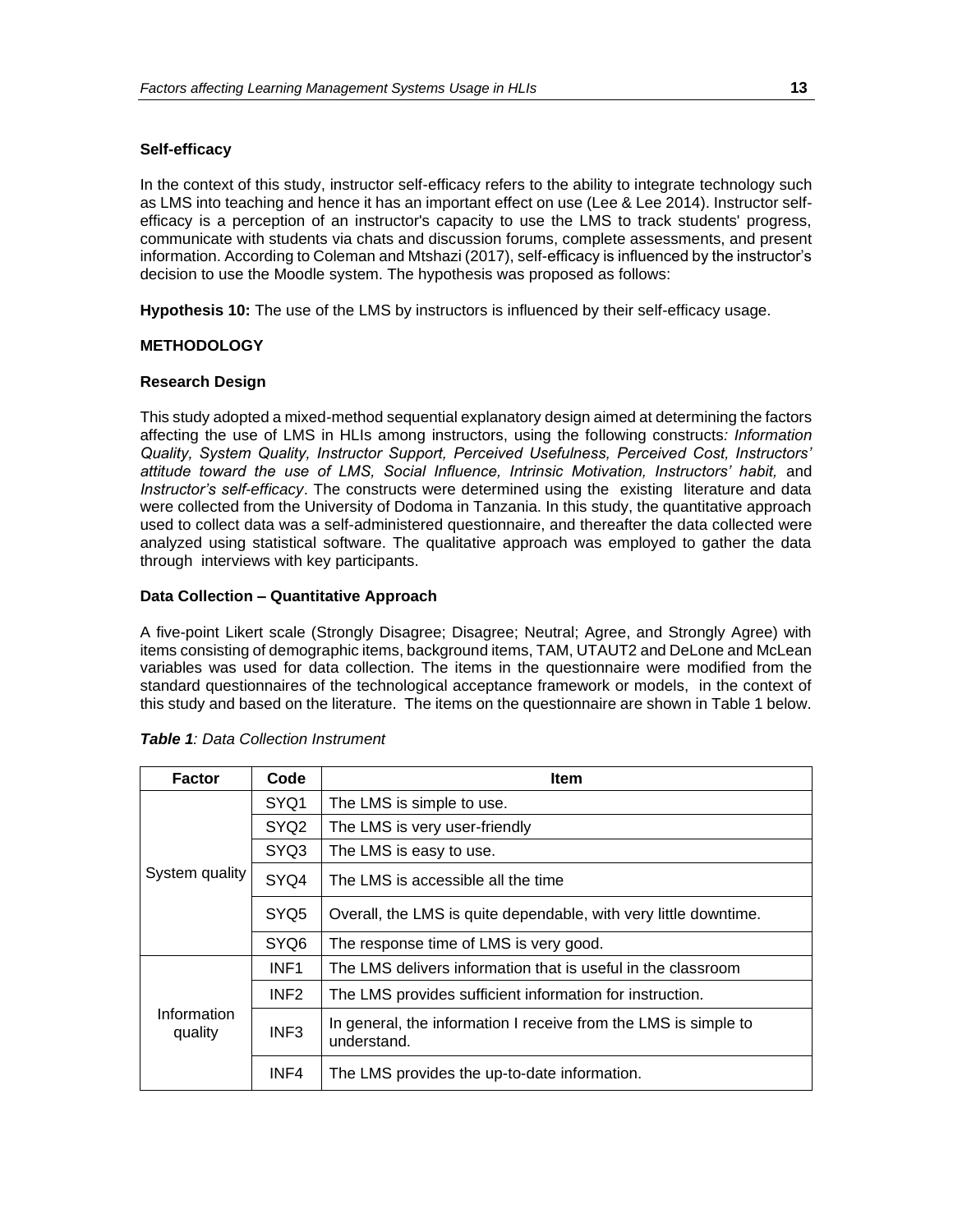|                          | INF <sub>5</sub> | The LMS provides instructor with information that they need.                                                |  |  |
|--------------------------|------------------|-------------------------------------------------------------------------------------------------------------|--|--|
|                          | SP <sub>1</sub>  | The training given by the IT section has improved my ability to use<br>LMS.                                 |  |  |
|                          | SP <sub>2</sub>  | The IT staff provides assistance through various channels, including<br>as telephones, chart, and emails.   |  |  |
| Support                  | SP <sub>3</sub>  | The LMS support staff provides me with rapid service by replying to<br>requests for assistance.             |  |  |
|                          | SP <sub>4</sub>  | When needed, the LMS support team has the knowledge to assist me<br>with my requests.                       |  |  |
|                          | PC <sub>1</sub>  | The cost of using the LMS is reasonable for me.                                                             |  |  |
| Perceived cost           | PC <sub>2</sub>  | For LMS access, the university provides a free internet service.                                            |  |  |
|                          | PC <sub>3</sub>  | When using LMS at home, internet bandwidth is expensive                                                     |  |  |
|                          | PU <sub>1</sub>  | Using a learning management system (LMS) enable me to complete<br>teaching tasks more quickly.              |  |  |
| Perceived                | PU <sub>2</sub>  | Using the LMS in my job increase my productivity.                                                           |  |  |
| usefulness               | PU <sub>3</sub>  | It is easier for me to do my job when I use the LMS.                                                        |  |  |
|                          | PU <sub>4</sub>  | In my job, I found the LMS to be quite valuable.                                                            |  |  |
|                          | SF <sub>1</sub>  | I possess the skills required to use an LMS.                                                                |  |  |
|                          | SF <sub>2</sub>  | I am confident in my ability to locate and find material in the LMS.                                        |  |  |
| Self-efficacy            | SF <sub>3</sub>  | I am very confident with my use of LMS features.                                                            |  |  |
|                          | SF4              | I am capable of using the LMS without the assistance of others.                                             |  |  |
|                          | INM <sub>1</sub> | Using the LMS is a very enjoyable for me.                                                                   |  |  |
| Intrinsic                | INM <sub>2</sub> | Using an LMS is very entertained                                                                            |  |  |
| Motivation               | INM <sub>3</sub> | It's a lot of fun to use the LMS system.                                                                    |  |  |
|                          | INM4             | Using LMS is a pleasurable process and experience.                                                          |  |  |
|                          | IAT <sub>1</sub> | Using an LMS for teaching is a good idea.                                                                   |  |  |
|                          | IAT <sub>2</sub> | I believe that using LMS is beneficial.                                                                     |  |  |
| Instructors'<br>attitude | IAT <sub>3</sub> | The use of a learning management system (LMS) for academic<br>purposes is, in my opinion, highly desirable. |  |  |
|                          | IAT4             | The use of a learning management system (LMS) to teach is a good<br>idea.                                   |  |  |
|                          | IAT <sub>5</sub> | I'm very interested with the idea of teaching using LMS.                                                    |  |  |
|                          | IAT6             | I'm feeling very well toward the use of LMS.                                                                |  |  |
|                          | SIF <sub>1</sub> | People who are more influential in my life believe that I should use<br>LMS                                 |  |  |
| Social influence         | SIF <sub>2</sub> | People who are very close with me believe that I should use LMS.                                            |  |  |
|                          | SIF <sub>3</sub> | LMS is used by the majority of people surround me.                                                          |  |  |
|                          | SIF4             | People who influence my behavior believe I should LMS.                                                      |  |  |
|                          | HB1              | For me, using LMS has become my habit                                                                       |  |  |
| Habit                    | HB <sub>2</sub>  | The LMS has become an addiction for me.                                                                     |  |  |
|                          | HB <sub>3</sub>  | Using the LMS has become natural to me.                                                                     |  |  |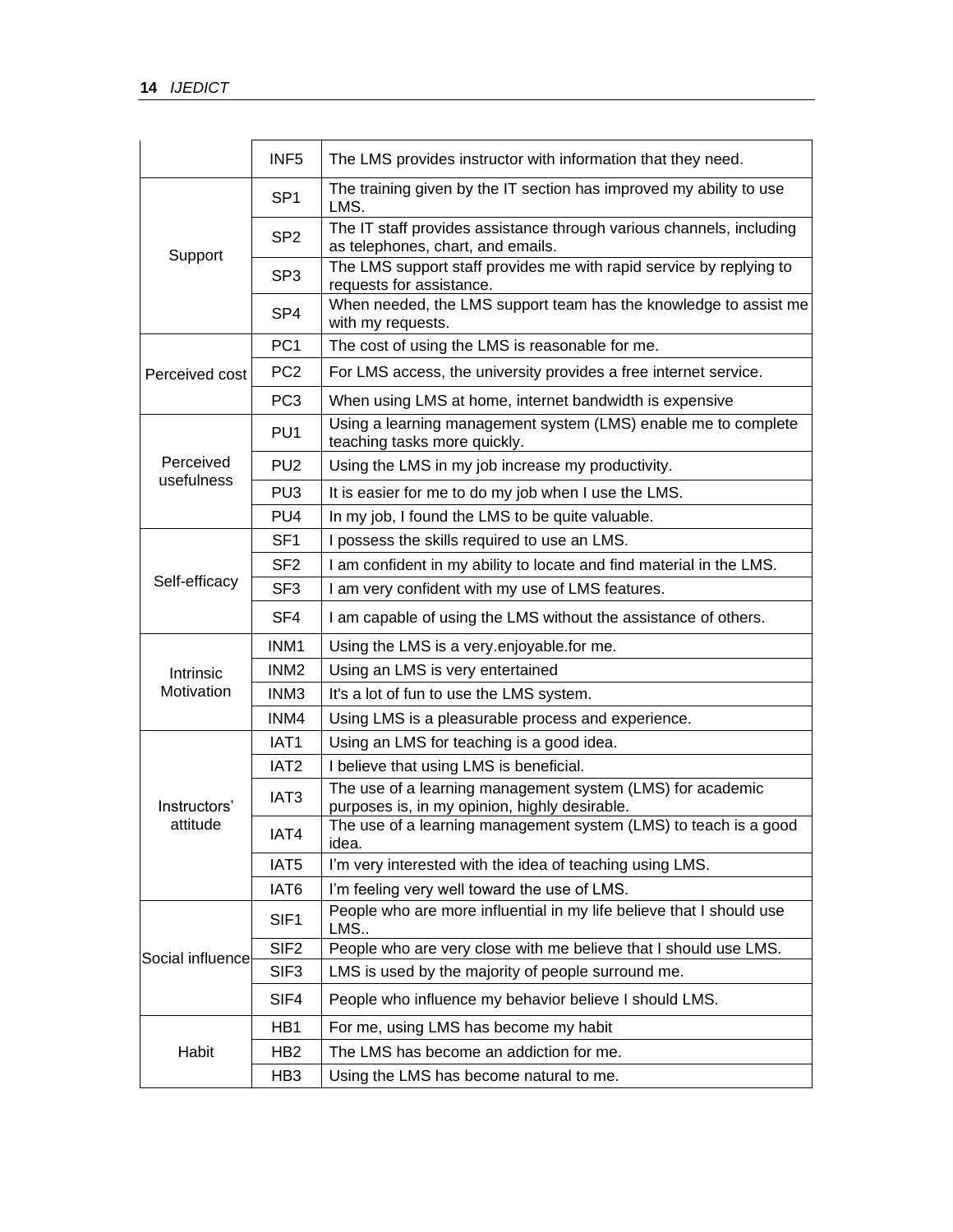|           | HB4             | I have to use LMS.                                               |  |
|-----------|-----------------|------------------------------------------------------------------|--|
|           | LU <sub>1</sub> | In the future, I plan to continue utilizing the LMS.             |  |
| LMS usage | LU <sub>2</sub> | I will make every effort to include LMS into my regular routine. |  |
|           | LU3             | I intend to continue to use LMS on a regular basis.              |  |

#### **Sample**

This study adopted the formula proposed by Green (1991) to obtain the minimum sample size. The formula states that N > 50+8k where k is the number of independent variables. The study had 10 factors, therefore the minimum sample size required for this research was  $50 + (8*10) = 130$ . The sample for this study consisted of 173 instructors (lecturers, assistant lecturers, and tutorial assistants) from the Humanities and Social Sciences, Natural Science, Applied Sciences, Medical and Health Sciences, Education, and the Environmental Science colleges. 92 of these instructors were experienced LMS users. The questionnaire was distributed to 173 respondents across the six colleges. The questionnaire was self-administered, and respondents were guaranteed confidentiality. A total of 92 respondents completed questionnaires out of 173 potential respondents.

#### **Interviews – Qualitative Approach**

The qualitative data were collected through interviews conducted with 15 of the selected respondents in 3 groups. The interview participants were selected based on the experience and level of using the LMS. The interviews were carried out to understand the issues raised in the questionnaire and to obtain additional information regarding the identified factors.

# **Data analysis**

The quantitative data were analyzed to determine the causal relationship between the independent variables: System Quality, Information Quality, Intrinsic Motivation, Instructors Support, Perceived Usefulness of LMS, Instructors' attitude toward the use of LMS, Perceived Cost of LMS, Social Influence, Instructors' habit, and Instructor's self-efficacy. The Statistical Package for the Social Sciences (SPSS) and Excel were used to conduct the analysis. The qualitative data obtained from interviews were analyzed using content analysis to understand user perceptions on the identified factors and to note the trends on the responses.

#### **Demographic information**

The demographic information shows that males represented a majority (83.7%) of the total respondents as shown in Table 2. The data shows that most of the respondents who had experience in using LMS are assistant lecturers ( 68.5%). The lowest percentage of respondents were tutorial assistants ( 14.1%). In terms of teaching experience, 46.2% of the respondents had 7 to 9 years in teaching while 1% had less than one year experience in teaching. Moreover, the results show that 75.3% of the instructors received formal training before they started using the LMS while 24.7% of the respondents learnt to use the LMS through non-formal means.

#### **Sampling adequacy**

Kaiser-Meyer-Olkin (KMO) sampling adequacy and the Bartlett test were used to test a structural model on 35 items. According to Kaiser (1974), a KMO below 0.5 is inadequate. In this study, the KMO was 0.727 which indicated that the sample was adequate and factor analysis could be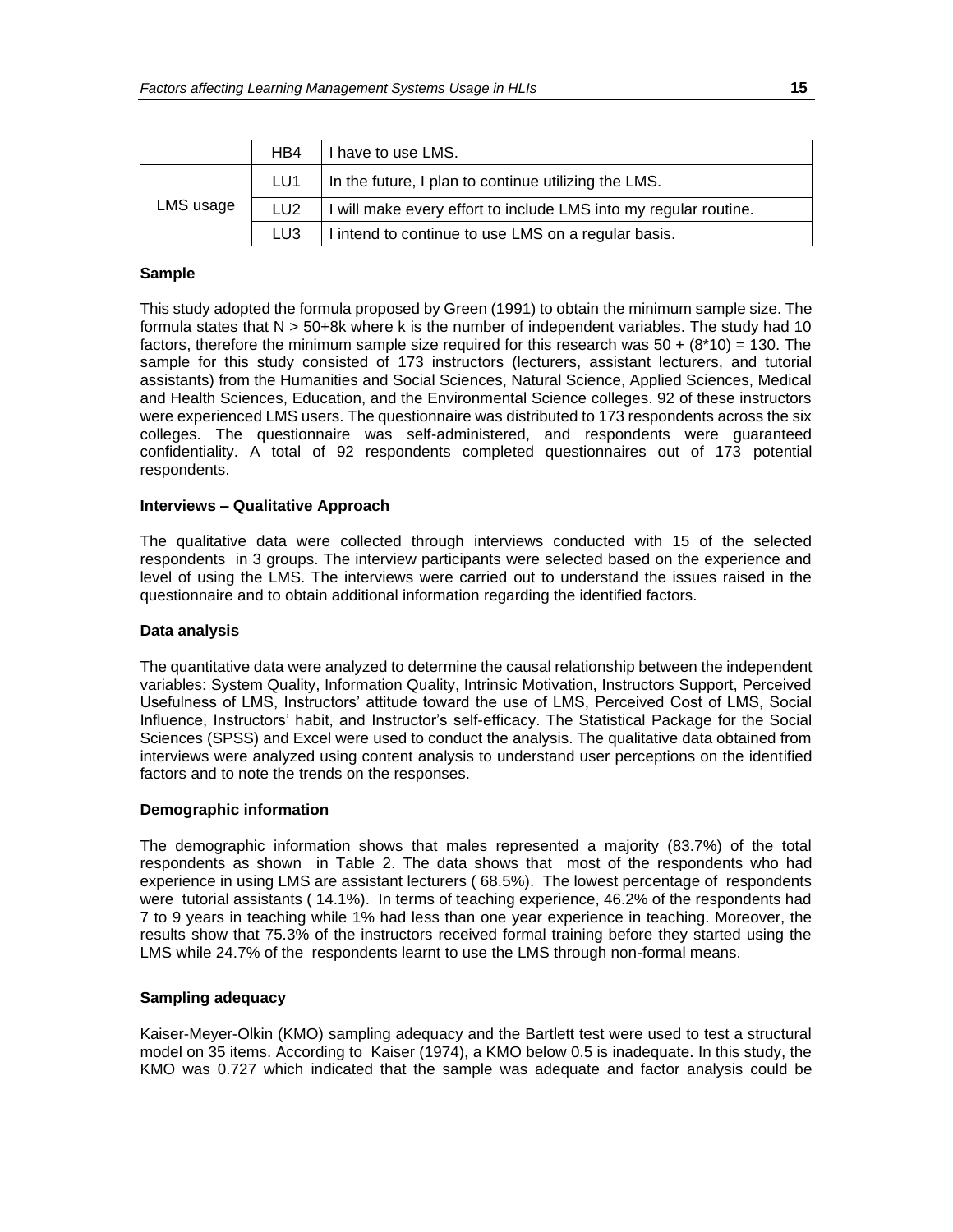performed. Furthermore, the Bartlett test of Sphericity was conducted, and the result p<0.05 indicated that there was a statistically significant relationship between the variables and hence it was sufficient to perform principal component analysis.

|  |  | Table 2: Demographic information |
|--|--|----------------------------------|
|  |  |                                  |

| Demographic variable                | <b>Frequency</b> | Percentage |  |
|-------------------------------------|------------------|------------|--|
| Gender                              |                  |            |  |
| Male                                | 77               | 83.7       |  |
| Female                              | 15               | 16.3       |  |
|                                     | 92               |            |  |
| <b>Academic Ranks</b>               |                  |            |  |
| Lecturers                           | 16               | 17.4       |  |
| <b>Assistant Lecturers</b>          | 63               | 68.5       |  |
| <b>Tutorial Assistants</b>          | 13               | 14.1       |  |
|                                     | 92               |            |  |
| <b>Teaching Experience in Years</b> |                  |            |  |
| $0$ to 1                            | 1                | 1          |  |
| $2$ to $3$                          | 12               | 13         |  |
| $4$ to 6                            | 30               | 32.3       |  |
| 7 to 9                              | 42               | 46.2       |  |
| 10 to 12                            | $\overline{7}$   | 7.5        |  |
|                                     | 92               |            |  |
| <b>LMS Training</b>                 |                  |            |  |
| Formal training                     | 69               | 75.3       |  |
| Non-formal training                 | 23               | 24.7       |  |
|                                     | 92               |            |  |

# **Reliability and validity**

Reliability analysis was conducted to determine the internal consistency and inter-relation of the items or scale. Cronbach's alpha was used to analyze the reliability of the 47 items. According to George & Mallery (2003), Cronbach's alpha values of over 0.5 are good. Based on the suggested value, the Cronbach's alpha values of seven variables were above 0.5 indicating that those items had a good consistency. The items with values below 0.5 were removed. Table 3 presents the reliability analysis of the 11 constructs.

|  | Table 3: Cronbach's Alpha of items |  |
|--|------------------------------------|--|
|--|------------------------------------|--|

| <b>Variable</b>     | No. of Items | <b>Cronbach's Alpha</b> |
|---------------------|--------------|-------------------------|
| System quality      |              | 0.332                   |
| Information quality |              | 0.105                   |
| Support             |              | 0.266                   |
| Perceived cost      | ົ            | 0.311                   |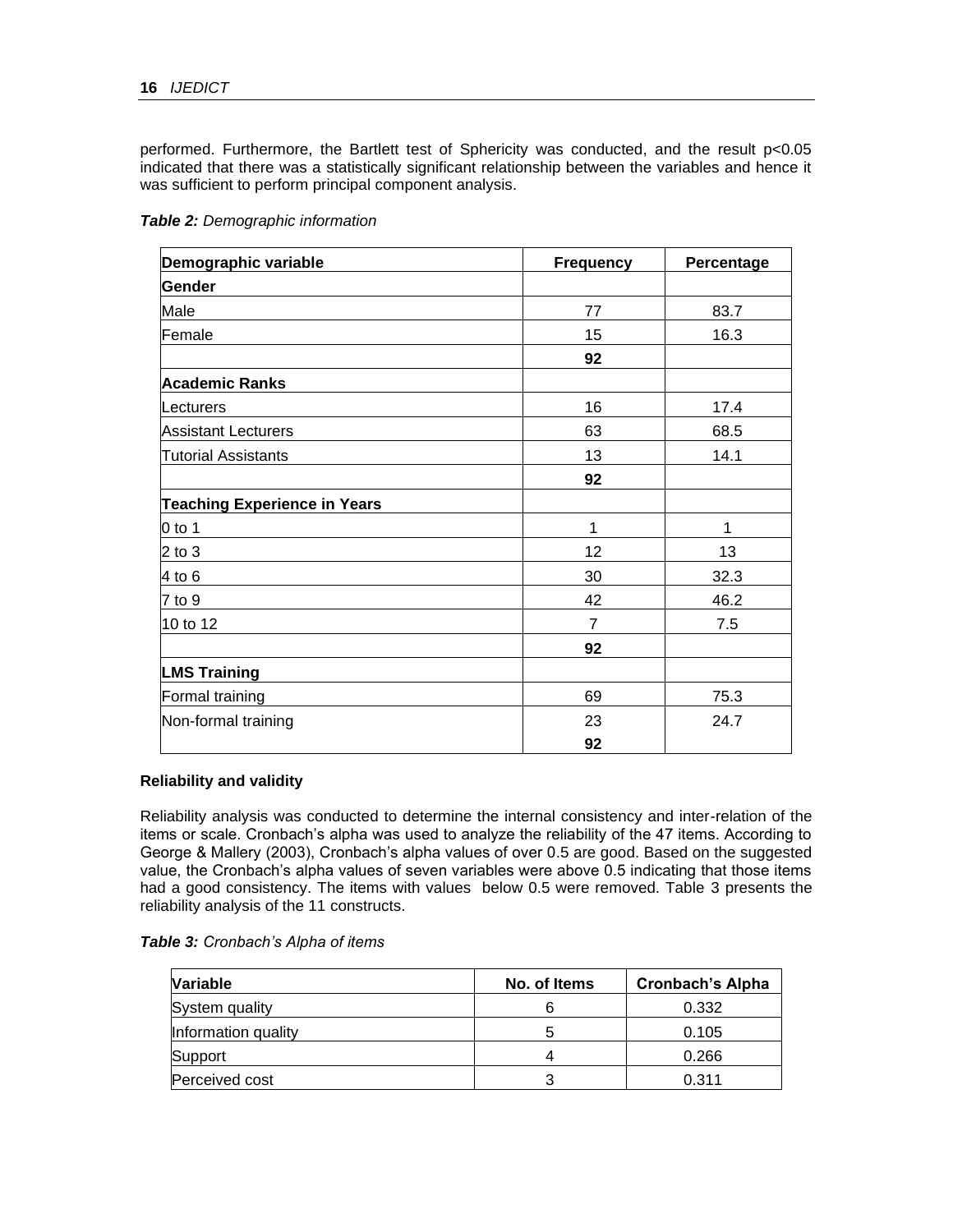| Perceived usefulness  |    | 0.767 |
|-----------------------|----|-------|
| Self-efficacy         |    | 0.858 |
| Intrinsic motivation  |    | 0.783 |
| Instructors' attitude | 6  | 0.852 |
| Social influence      |    | 0.741 |
| <b>Habit</b>          |    | 0.752 |
| LMS usage             | 3  | 0.602 |
|                       | 47 |       |

#### **Identifying the factor structure**

Principal Component Analysis was employed to perform factor analysis on 35 items using Varimax rotation and Kaiser Normalization. The factor analysis was employed to determine whether the related items grouped under the same construct. According to Hair, Black, Babin, Anderson, and Tatham (2006), the factor loading value should be greater than 0.5. Therefore, the items which have the factor loading values less than 0.5 were removed. Table 4 presents the factor loading value per each item.

| <b>Factor</b>               | <b>Item with Varmax</b><br>rotation | <b>Loadings</b> |
|-----------------------------|-------------------------------------|-----------------|
| System quality              | SYQ <sub>2</sub>                    | 0.699           |
| Information quality         | INF <sub>2</sub>                    | 0.719           |
| Support                     | SP <sub>2</sub>                     | 0.811           |
|                             | SP <sub>3</sub>                     | 0.761           |
| Perceived cost              | PC <sub>1</sub>                     | 0.791           |
|                             | PU <sub>1</sub>                     | 0.593           |
| Perceived usefulness        | PU <sub>2</sub>                     | 0.674           |
|                             | PU <sub>3</sub>                     | 0.604           |
|                             | PU <sub>4</sub>                     | 0.64            |
|                             | SF <sub>1</sub>                     | 0.631           |
|                             | SF <sub>2</sub>                     | 0.682           |
| Self-efficacy               | SF <sub>3</sub>                     | 0.738           |
|                             | SF4                                 | 0.771           |
|                             | INM1                                | 0.556           |
|                             | INM <sub>2</sub>                    | 0.763           |
| <b>Intrinsic Motivation</b> | INM <sub>3</sub>                    | 0.643           |
|                             | INM4                                | 0.677           |
|                             | 0.667                               | 0.607           |
| IAT <sub>3</sub>            | IAT <sub>2</sub>                    | 0.666           |

*Table 4: Factor loading per each item with Varmax rotation and Kaiser Normalization*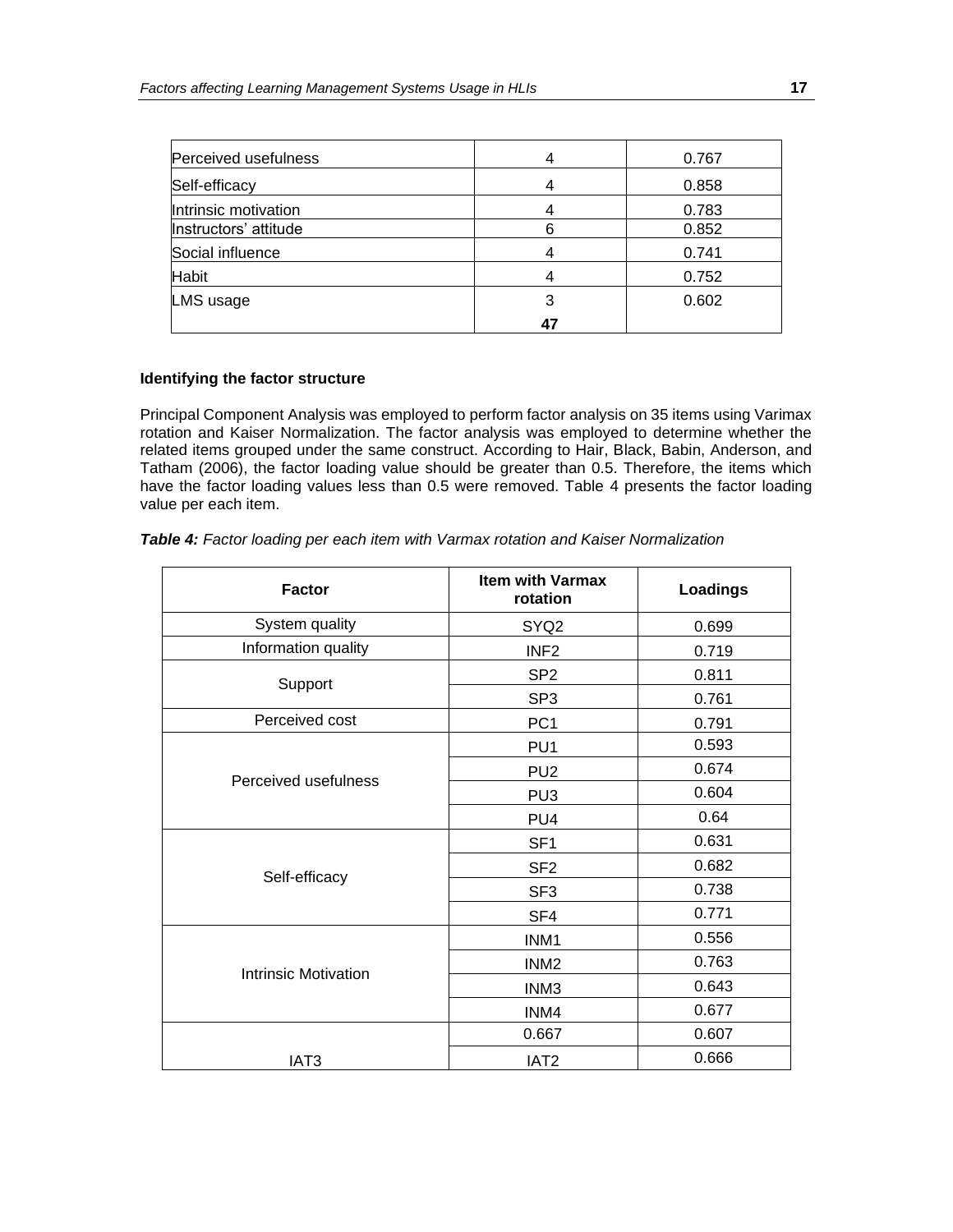|                  | IAT4             | 0.775 |
|------------------|------------------|-------|
|                  | IAT5             | 0.787 |
|                  | IAT6             | 0.634 |
|                  | SIF <sub>1</sub> | 0.634 |
| Social influence | SIF <sub>2</sub> | 0.807 |
|                  | SIF <sub>3</sub> | 0.751 |
|                  | SIF4             | 0.682 |
|                  | HB1              | 0.774 |
| Habit            | HB <sub>2</sub>  | 0.826 |
|                  | HB <sub>3</sub>  | 0.692 |
|                  | LU1              | 0.621 |
| LMS usage        | LU <sub>2</sub>  | 0.707 |
|                  | LU <sub>3</sub>  | 0.817 |

# **FINDINGS**

# **Model Summary**

Ten factors were subjected to multiple linear regression to measure the success of the structural model and predict the factors that contribute to the instructors' LMS usage. The results show that the variance (adjusted R2=0.196) indicates 19.6% of on instructor's LMS usage is influenced by the factors from this research model. Table 5 presents a summary of the statistical test results for the research model.

# *Table 5: Research model summary*

| Model |       | R Square | <b>Adjusted R Square</b> | Std. Error of the<br>Estimate |
|-------|-------|----------|--------------------------|-------------------------------|
|       | .533a | .284     | .196                     | .54794                        |

# **Hypothesis Testing**

Multiple regression was used to assess the statistical significance of each hypothesis and determine the factors that affect the LMS usage among LMS instructors. The study findings indicate that three hypotheses (H5, H6 and H7) were statistically significant in LMS usage at p-value p< 0.05. Therefore, H5, H5 and H7 are accepted. Table 6 provides a summary of the hypothesis test results.

Based on the results obtained in Table 5, interviews were conducted to understand the factors that influence the usage of LMS among instructors. These interviews were mainly focused on the three factors that were found to be statistically significant namely perceived usefulness of LMS, selfefficacy and intrinsic motivation.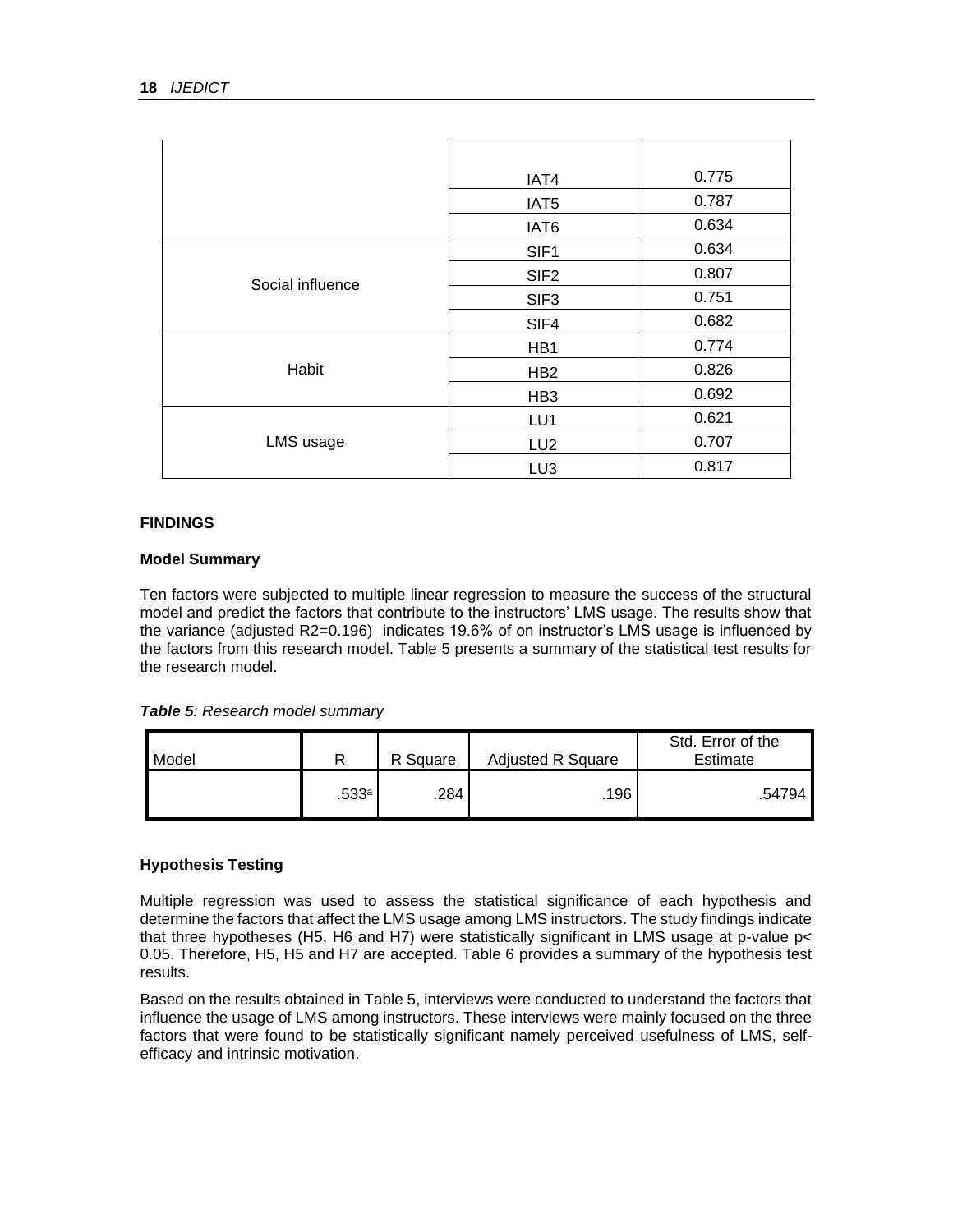|                 | <b>Hypothesis</b>                                                                                             | <b>Results</b>                | Conclusion         |
|-----------------|---------------------------------------------------------------------------------------------------------------|-------------------------------|--------------------|
| H <sub>1</sub>  | The instructor's use of the LMS is<br>influenced by the system's quality.                                     | $p=.787 > 0.05, \beta = .028$ | Not recommended    |
| H <sub>2</sub>  | The instructor's use of the LMS is<br>influenced by the quality of the information.                           | $p=.990>0.05, \beta=.001$     | Not recommended    |
| H <sub>3</sub>  | The support of the instructor has a<br>favorable impact on the use of the LMS                                 | $p=.318<0.05, \beta=.102$     | Not recommended    |
| H4              | Perceived cost of LMS has a positive effect<br>on instructor's LMS usage.                                     | $p=.406 > 0.05, \beta = .086$ | lNot recommended   |
| H <sub>5</sub>  | The perceived usefulness of the LMS<br>has a positive impact on the utilization<br>of the LMS by instructors. | $p=.021$ < 0.05, $\beta=.329$ | <b>Recommended</b> |
| H <sub>6</sub>  | The use of the LMS by instructors is<br>influenced by their self-efficacy.                                    | $p=.010<0.05, \beta=.391$     | Recommended        |
| H7              | The use of the LMS by instructors is<br>influenced by intrinsic motivation.                                   | $p=.002<0.05, \beta=.415$     | Recommended        |
| H <sub>8</sub>  | llnstructor's attitude towards the use of LMS<br>has an effect on LMS usage.                                  | $p=.224>0.05, \beta = 0.100$  | Not recommended    |
| H <sub>9</sub>  | The use of the LMS by instructors is<br>influenced by social factors.                                         | $p=.229>0.05, \beta=.129$     | Not recommended    |
| H <sub>10</sub> | The use of the LMS by instructors is<br>influenced by habit.                                                  | $p=.425>0.05, \beta=.087$     | Not recommended    |

*Table 6: Summary of the results of the test of hypotheses* 

#### **Perceived usefulness of the LMS on the utilization of the LMS by instructors**

The results from Table 5 shows that the perceived usefulness of LMS has a significant impact on instructors' behavioral intention to use LMS with a Beta value of 0.329 and a p-value of 0.021. During the interviews, the following were the comments from respondents about the perceived usefulness of LMS influencing the usage of LMS in HLIs among instructors.

 "*Tracking students' progress gets easier with the usage of an LMS since I can always manage the vast groups of students that I have without any difficulty.*" (Respondent 2, Group 1)

 "*Students find that using a learning management system (LMS) to access learning materials, self-learn, and participate in discussions is quite beneficial.*" (Respondent 5, Group 2)

 "*The student's works and assignments are delivered and graded on time though the use of LMS and also facilitates the students' interaction and communication.*"(Respondent 4, Group 3)

However, the findings show that poor Internet and lack of good ICT facilities are still challenging problems that affect the proper usage of LMS in the learning and teaching process. The participants recommended that HLIs invest in ICT facilities and increase Internet bandwidth.

#### **LMS use and self-efficacy**

The results in Table 5 show that self-efficacy is a good predictor for instructor use of the LMS with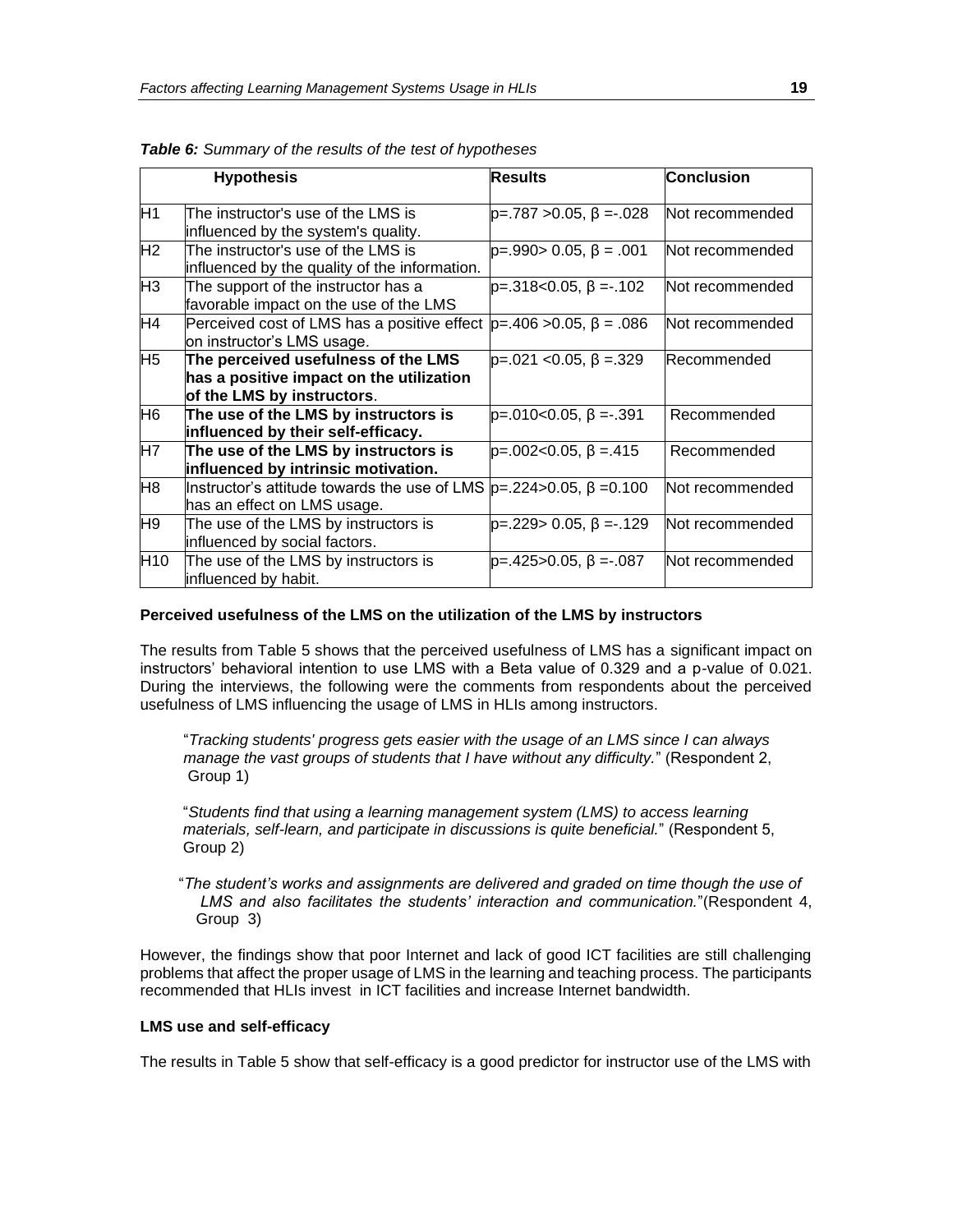a beta value of 0.391 and p-value of 0.10. During the interviews, the participants confirmed that computer efficacy determines LMS usage. Some of their views are illustrated below.

 "*I feel confident in my ability to use the LMS; I can complete a variety of tasks without requiring assistance.*" (Respondent 1, Group 1)

 "*For me, using the LMS is really simple because I have the necessary technical abilities.*" (Respondent 3, Group 2)

 "*I found it impossible to create an automatic tracking system for student reports using the LMS, therefore I stopped using it.*" (Respondent 5, Group 3)

 "W*hen I run into a problem, I occasionally seek assistance from a colleague on how to use various capabilities within the LMS.*" (Respondent 4, Group 1)

 "*I don't know how to use all of the capabilities in the LMS; I only use it to upload courses and assignments, and I have to spend some of my personal time learning how to create forums in Moodle.*" (Respondent 5, Group 2)

However, the study found that time-spent in learning the LMS features and difficulties in using the LMS may affect the LMS usage among instructors in HLIs. The participants suggested that the HLIs provide enough training and support for use of the LMS.

#### **Use of the LMS and intrinsic motivation**

Intrinsic motivation was found to have a significant effect on the behavioral intention to use LMS with a beta value of 0.417 and p-value of 0.01 as shown in Table 5. The results of the interviews with the participants indicate that the enjoyment and fun gained from using the LMS influences the instructor's decision to use the LMS. Some of the comments from the participants are illustrated as follows.

 *"The usage of a learning management system (LMS) to provide and manage assignments is the most convenient method for me, and I enjoy using it.*" (Respondent 3, Group 1)

 "*I'm excited to have a discussion with my fellow participants and see how we can challenge each other through the usage of a chat room and a discussion forum.*" (Respondent 1, Group 2)

 "*I enjoy using the LMS because it allows me to communicate with my pupils even when I am not in their immediate vicinity.*" (Respondent 2, Group 3)

Although intrinsic motivation was significant on the LMS usage, some of the respondents indicated that poor network, unavailability of the reliable network or Internet and lack of the knowledge to use the LMS, decreases enthusiasm for LMS usage and hence reduces the enjoyment. The participants suggested that HLIs should provide free training, ensure a reliable network or availability of the Internet and increase access and availability of the LMS.

#### **Final Research Model**

Based on the results of the hypothesis testing and the significance level, the final proposed research model was reviewed by dropping the rejected hypotheses which were not significant and retaining the factors supported by hypotheses that were accepted. These factors were *instructor*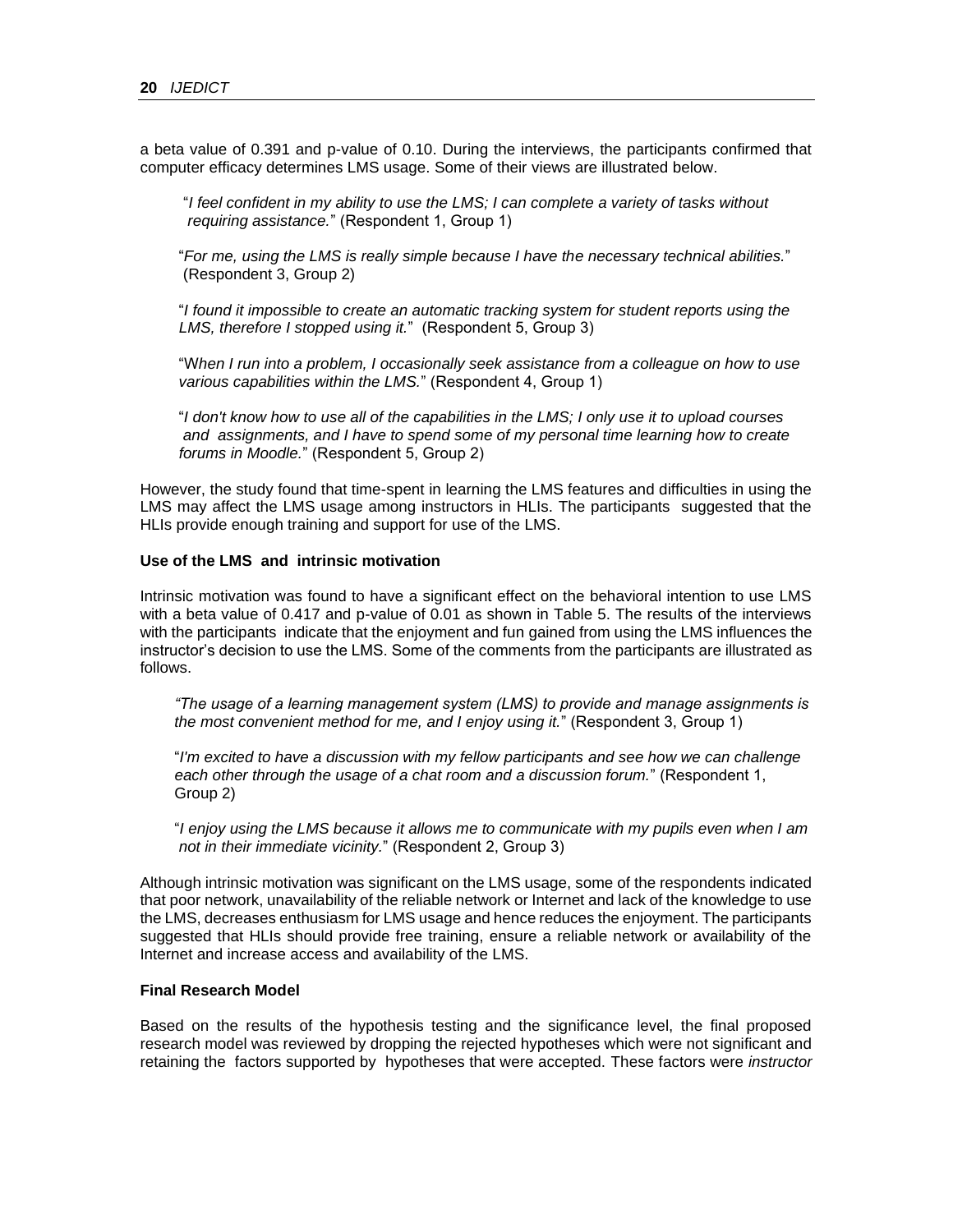*self-efficacy, perceived LMS usefulness, and intrinsic motivation*. The revised proposed model for investigating the factors affecting the use of LMS among instructors is presented in Figure 2.



**Figure 2**: Revised Research Model

# **DISCUSSION**

The study sought to examine the factors affecting the usage of the LMS in HLIs among instructors at the University of Dodoma in Tanzania. Based on the literature review, the adapted constructs of TAM, UTAUT2 and DeLone and McLean were used to accomplish the objective of this study. The outcomes of this study revealed that of a total of ten hypotheses which were tested, only three hypotheses were supported.

Perceived usefulness of LMS was found to be a statistically significant factor for predicting instructors' behavioral intention to use the LMS. The finding was consistent with that of previous studies (Chang & Tung 2008; Cigdem & Topcu 2015; Motaghian et al. 2013). Instructors will be more likely to use the LMS if they find it beneficial and useful in helping them to improve their teaching. However, it is critical for HLIs to think about the requirements for teaching among instructors as they create and implement the LMS (Wang & Wang 2009). HLIs should provide instructors with the opportunity to build awareness of the benefits provided by the LMS in teaching activities and invest in ICT facilities. In addition, HLIs should encourage the instructors to use the LMS for them to recognize its potential.

Instructors' self-efficacy was also a significant factor in instructors' behavioral intention to use the LMS. The finding was consistent with previous studies that revealed that LMS plays a vital role in the instructor's decision to use the LMS (Alshare et al. 2011; Coleman & Mtshazi 2017). Thus, if the instructors have the necessary skills in using the LMS, it will likely improve confidence in the intention to use the LMS. When the instructors lack training, they will not be able to use LMS features efficiently. Therefore, HLIs should provide continuous training on LMS usage to their instructors. This is also supported by Mtebe (2015) who suggested that support services such as training are important for instructors to continue using the LMS in HLIs. Opportunities for training must be available to instructors for them to improve their skills, confidence, and ability to use the LMS for teaching and learning purposes. However, the self-efficacy level sometimes depends on a previous experience that the instructors have. Providing regular training and support to instructors will potentially increase self-efficacy on LMS usage. Intrinsic motivation was also found to influence instructors' intention to use LMS. This result was consistent with Cigdem & Topcu (2015). If the instructors do not have the motivation to use the LMS, they would not use it, and the system becomes inoperable. In addition, if instructors feel happy and enjoy using the LMS, they will continue to use it for teaching and learning purposes. Therefore, HLIs should look to a mechanism that integrates the existing social networking forums and games with the LMS to increase instructors' enjoyment during the use of the LMS.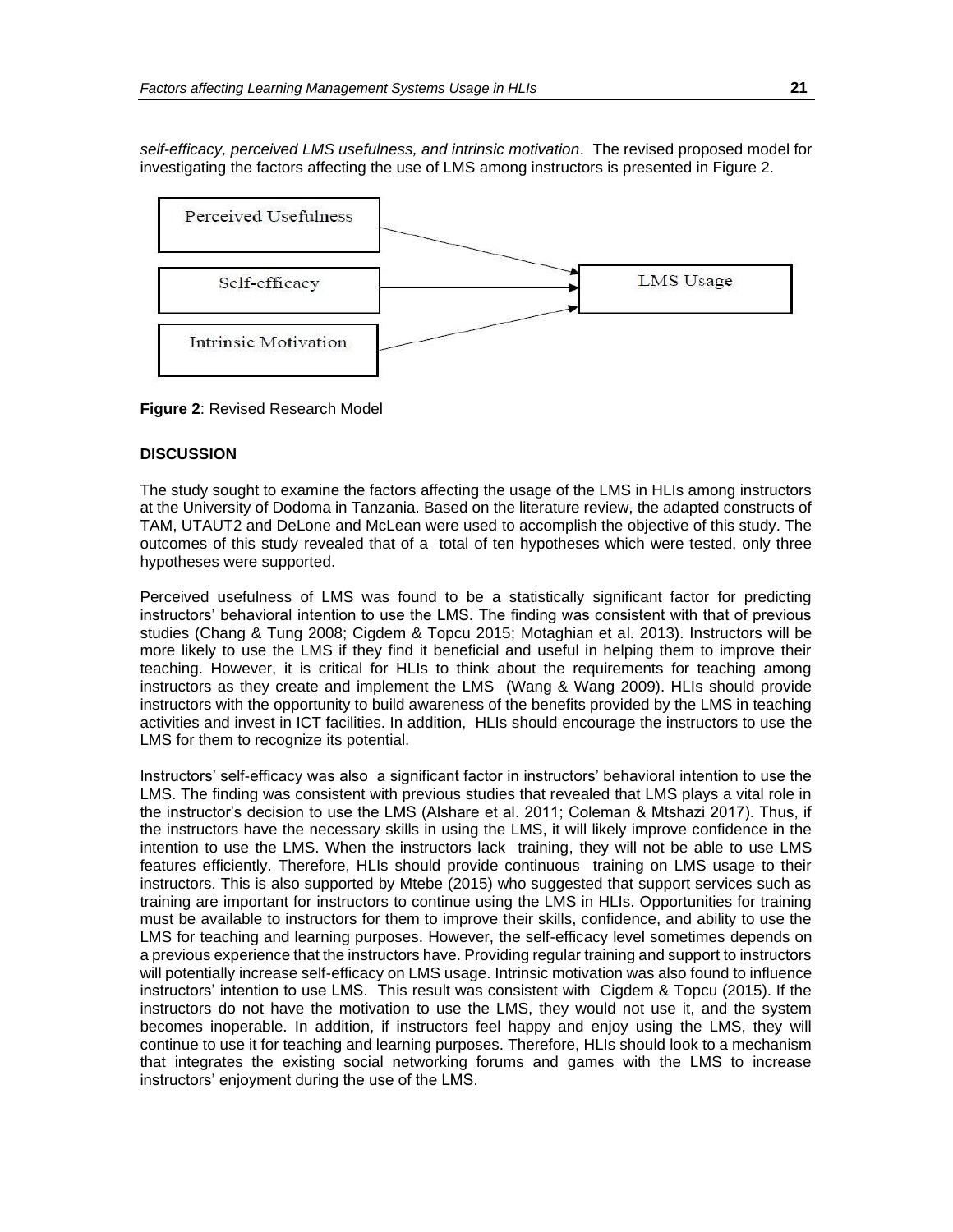Perceived cost was found to have an insignificant effect on the behavioral intention to use the LMS at UDOM. Instructors' support was also not found to influence instructors' intention to use LMS. Further, the findings in Table 6 confirmed that Instructors' habits had no significant effect on their behavioral intention to use the LMS. Only 2.2% of the instructors were using it simply because using it in teaching was their habit. Therefore, the likelihood of using or not using the system is always influenced by the usefulness of the system and not otherwise.

We noted that quality of information was not significant for use of the LMS, and the implication of this factor is that instructors may not be satisfied with the relevance and sufficiency of information that is obtained through use of the LMS. Further, it sometimes happens that a peer or social group may have an influence on the usage of technology among users but the findings in Table 6 show that social influence did not have a significant effect on instructors' intention to use the LMS.

# **Limitations**

Although the findings provide a good insight into LMS use from the instructors' perspectives at UDOM, the study used a single university as the unit of study, which has affected the generalizability of the findings. The influence of technology, organizational and individual instructors' differences factors were also not considered in this study . The proposed framework adopted constructs from the various models, but although the results are significant, it is important to validate the framework in other HLIs in further studies. Furthermore, factors like price value, hedonic motivation and service quality should be considered and hence further research is needed to determine their impact on instructor's intention to use the LMS.

#### **CONCLUSION**

The purpose of this paper was to investigate the factors that affect HLIs instructors on LMS usage. The study proposed a model to determine the factors that influence the usage of LMS in HLIs. A mixed-methods sequential explanatory design was used in this study to examine the data collected from 92 respondents at the UDOM, using a questionnaire and was followed by interviews among 15 participants. Out of ten hypotheses, the results indicated that three hypotheses were supported. The outcome of this study indicates that perceived usefulness of the LMS, instructors' self-efficacy and intrinsic motivation has a positive effect on LMS usage among instructors in HLIs. However, it was observed that poor ICT infrastructure, poor training, unreliable network or Internet access and lack of knowledge affect instructors' use of the LMS. Therefore, the HLIs management and LMS implementors should consider the aspect of training, motivation and HLIs network infrastructure to improve LMS usage among instructors.

# **REFERENCES**

- Al-Busaidi, K. & Al-Shihi, H. (2010), "Instructors' Acceptance of Learning Management Systems: A Theoretical Framework". *Communications of the IBIMA*. <https://doi.org/10.5171/2010.862128>
- Al-Emran, M. & Shaalan, K. (2015), "Attitudes towards the use of mobile learning: A case study from the gulf region". *International Journal of Interactive Mobile Technologies* vol. 9, no. 3, pp.75–78.<https://doi.org/10.3991/ijim.v9i3.4596>
- Al-Emran, M. & Shaalan, K. (2017), "Academics' Awareness Towards Mobile Learning in Oman". *International Journal of Computing and Digital Systems* vol. 6, no. 1, pp. 45-50. <https://doi.org/10.12785/ijcds/060105>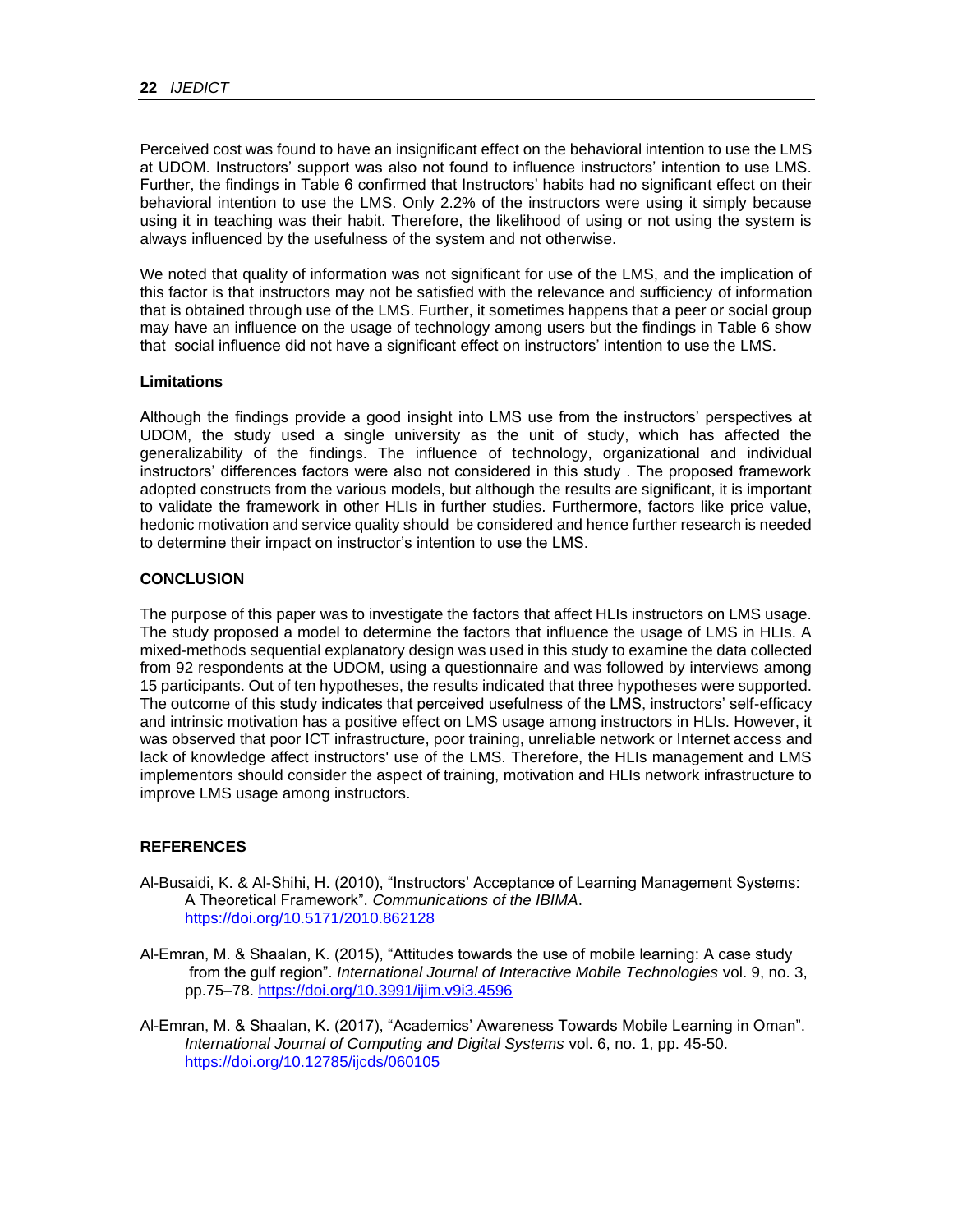- Al-Emran, M., Mezhuyev, V., & Kamaludin, A. (2018), "Technology Acceptance Model in Mlearning context: A systematic review". *Computers and Education* vol. 125, pp. 389-412. <https://doi.org/10.1016/j.compedu.2018.06.008>
- Alharbi, S. & Drew, S. (2014), "Using the Technology Acceptance Model in Understanding Academics' Behavioural Intention to Use Learning Management Systems". *International Journal of Advanced Computer Science and Applications* vol. 5, no. 1. <https://doi.org/10.14569/ijacsa.2014.050120>
- Almarashdeh, I. (2016), "Sharing instructors experience of learning management system: A technology perspective of user satisfaction in distance learning course". *Computers in Human Behavior* vol. 63, pp. 249-255.<https://doi.org/10.1016/j.chb.2016.05.013>
- Alshare, K. A., Freeze, R. D., Lane, P. L., & Wen, H. J. (2011), "The Impacts of System and Human Factors on Online Learning Systems Use and Learner Satisfaction". *Decision Sciences Journal of Innovative Education* vol. 9, no. 3, pp. 437-461. <https://doi.org/10.1111/j.1540-4609.2011.00321.x>
- Asiri, M. J., Mahmud, R. B., Abu Bakar, K., & Mohd Ayub, A. F. (2012), "Factors Influencing the Use of Learning Management System in Saudi Arabian Higher Education: A Theoretical Framework". *Higher Education Studies* vol. 2, no. 2.<https://doi.org/10.5539/hes.v2n2p125>
- Bervell, B. & Umar, I. N. (2018), "Blended learning or face-to-face ? Does Tutor anxiety prevent the adoption of Learning Management Systems for distance education in Ghana"? *Open Learning: The Journal of Open, Distance and e-Learning,* vol. 35, no. 2, pp. 159-177. <https://doi.org/10.1080/02680513.2018.1548964>
- Bhalalusesa, R., Lukwaro, E. E. & Clemence, M. (2013), "Challenges of using E-learning Management Systems faced by the academic staff in distance based institutions from developing countries: A case study of the Open University of Tanzania". *Huria: Journal of the Open University of Tanzania*, vol. 14, pp. 89–110.
- Chang, S. C. & Tung, F. C. (2008), "An empirical investigation of students' behavioural intentions to use the online learning course websites". *British Journal of Educational Technology*. <https://doi.org/10.1111/j.1467-8535.2007.00742.x>
- Cigdem, H. & Topcu, A. (2015), "Predictors of instructors' behavioral intention to use learning management system: A Turkish vocational college example". *Computers in Human Behavior*.<https://doi.org/10.1016/j.chb.2015.05.049>
- Coates, H., James, R., & Baldwin, G. (2005), "A critical examination of the effects of learning management systems on university teaching and learning". *Tertiary Education and Management*.<https://doi.org/10.1080/13583883.2005.9967137>
- Coleman, E. & Mtshazi, S. (2017), "Factors affecting the use and non-use of Learning Management Systems (LMS) by academic staff. *South African Computer Journal*. <https://doi.org/10.18489/sacj.v29i3.459>
- Davis, F. D. (1989), "Perceived usefulness, perceived ease of use, and user acceptance of information technology". *MIS Quarterly: Management Information Systems*. <https://doi.org/10.2307/249008>
- DeLone, W. H. & McLean, E. R. (1992), "Information systems success: The quest for the dependent variable". *Information Systems Research*.<https://doi.org/10.1287/isre.3.1.60>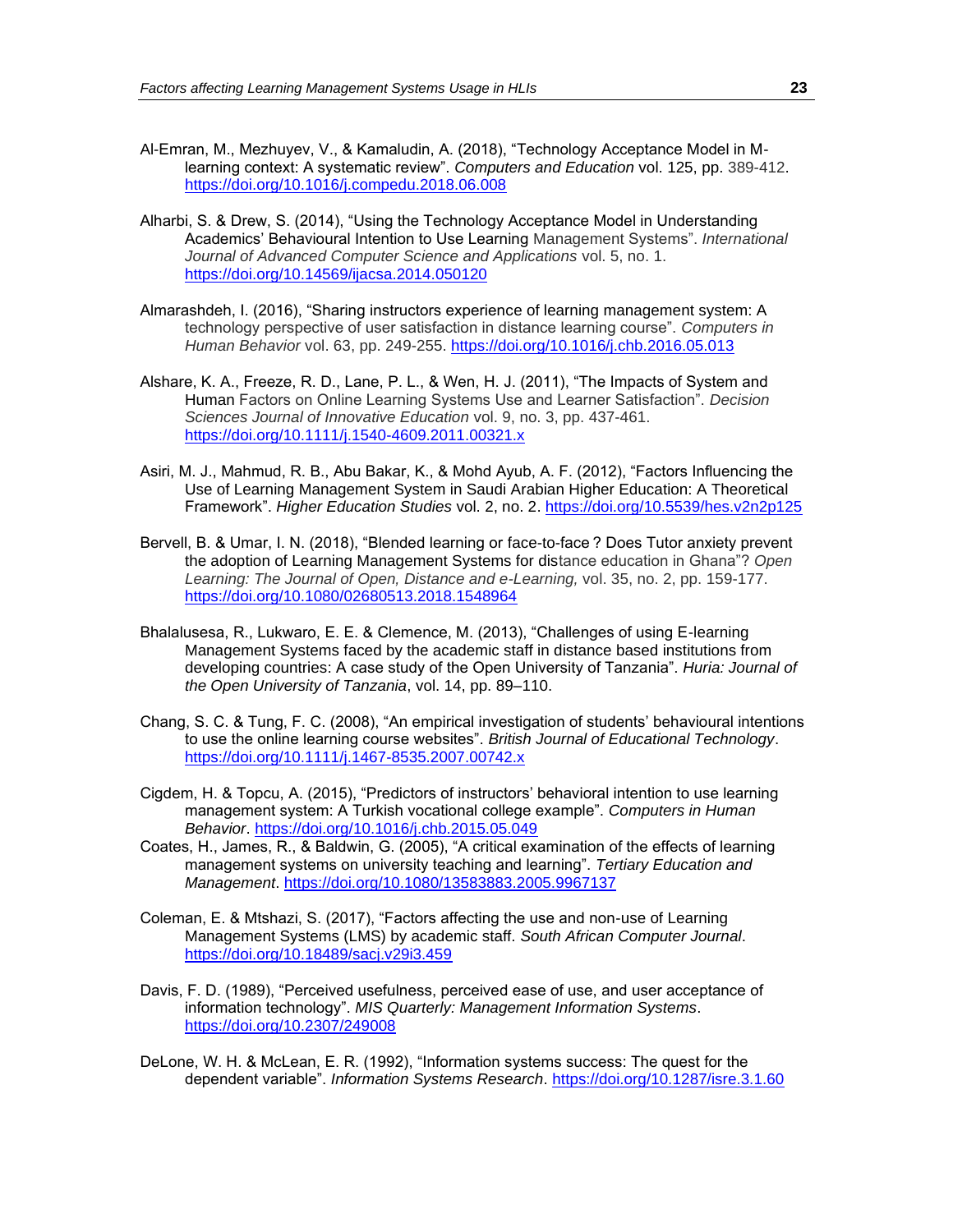- DeLone, W. H. & McLean, E. R. (2003), "The DeLone and McLean model of information systems success: A ten-year update". *Journal of Management Information Systems*. <https://doi.org/10.1080/07421222.2003.11045748>
- DeLone, W. H. & McLean, E. R. (2016), "Information Systems Success Measurement". *Foundations and Trends in Information Systems*, vol. 2, no. 1, pp.1–116. <https://doi.org/10.1561/2900000005>
- Eid, M. I. M. & Al-Jabri, I. M. (2016), "Social networking, knowledge sharing, and student learning: The case of university students". *Computers and Education* vol. 99, pp. *14-27*. <https://doi.org/10.1016/j.compedu.2016.04.007>
- George, D. & Mallery, P. (2003). SPSS for Windows Step-by-Step: A Simple Guide and Reference, 14.0 update (7th Edition). [http://lst-iiep.iiep-unesco.org/cgi](http://lst-iiep.iiep-unesco.org/cgi-bin/wwwi32.exe/%5Bin=epidoc1.in%5D/?t2000=026564/(100))[bin/wwwi32.exe/\[in=epidoc1.in\]/?t2000=026564/\(100\)](http://lst-iiep.iiep-unesco.org/cgi-bin/wwwi32.exe/%5Bin=epidoc1.in%5D/?t2000=026564/(100))
- Green, S. B. (1991), "How Many Subjects Does It Take To Do A Regression Analysis"? *Multivariate Behavioral Research 26(3):499-510*. https://doi.org/10.1207/s15327906mbr2603\_7
- Hair, J. F., Black, W. C., Babin, B. J., Anderson, R. E., & Tatham, R. L. (2006), Multivariate Data Analysis, 6th Edition. Pearson
- Joo, Y. J., Kim, N., & Kim, N. H. (2016), "Factors predicting online university students' use of a mobile learning management system (m-LMS)". *Educational Technology Research and Development* vol. 64, pp. *611–630*. <https://doi.org/10.1007/s11423-016-9436-7>
- Kaiser, H. F. (1974), "An index of factorial simplicity". *Psychometrika* vol. 39, pp. *31–36*. <https://doi.org/10.1007/BF02291575>
- Lashayo, D. M. & Johar, M. G. (2018), "Instructor Adoption of E-learning Systems in Tanzania's Universities: A Proposed Multi-Factors Adoption Model (MFAM11)". *JOIV: International Journal on Informatics Visualization*.<https://doi.org/10.30630/joiv.2.2.117>
- Lee, Y. & Lee, J. (2014), "Enhancing pre-service teachers' self-efficacy beliefs for technology integration through lesson planning practice". *Computers and Education* vol. 73, pp. 121- 128.<https://doi.org/10.1016/j.compedu.2014.01.001>
- Lwoga, E. (2014), "Critical success factors for adoption of web-based learning management systems in Tanzania". *International Journal of Education and Development Using Information and Communication Technology (IJEDICT)* vol. 10, no. 1, pp. 4-21.
- Lwoga, E. (2012), "Making learning and Web 2.0 technologies work for higher learning institutions in Africa". *Campus-Wide Information Systems* vol. 29, no. 2. <https://doi.org/10.1108/10650741211212359>
- Mahmodi, M. (2017), "The Analysis of the Factors Affecting the Acceptance of E-learning in Higher Education". *Interdisciplinary Journal of Virtual Learning in Medical Sciences* vol.8, no. 1*.* [https://ijvlms.sums.ac.ir/article\\_44802\\_8e26751e54fc7adb445079f1857aed95.pdf](https://ijvlms.sums.ac.ir/article_44802_8e26751e54fc7adb445079f1857aed95.pdf)
- Motaghian, H., Hassanzadeh, A., & Moghadam, D. K. (2013), "Factors affecting university instructors' adoption of web-based learning systems: Case study of Iran". *Computers and Education* vol. 61, pp.158-167.<https://doi.org/10.1016/j.compedu.2012.09.016>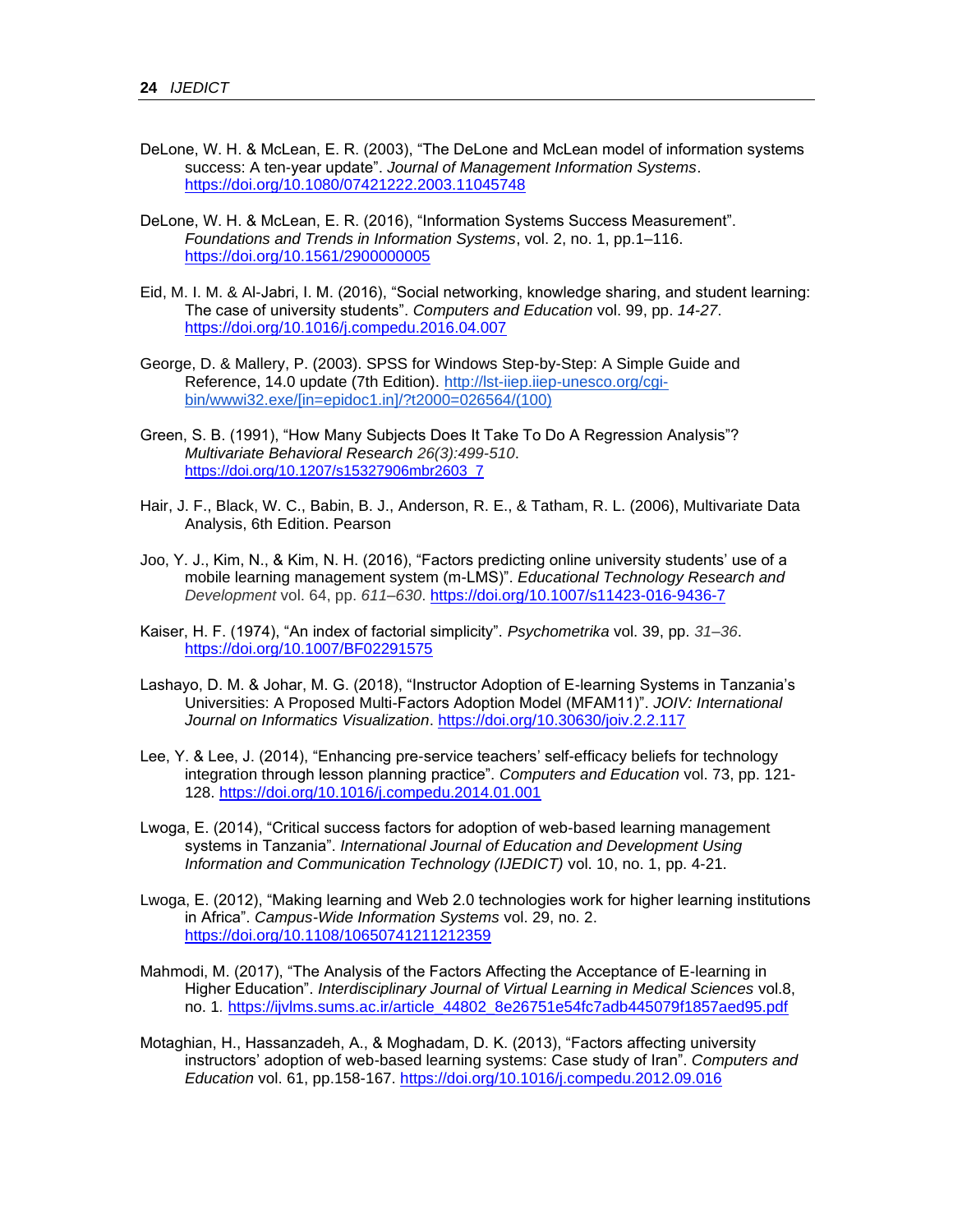- Mtebe, J. S. (2015), "Learning Management System success: Increasing Learning Management System usage in higher education in sub-Saharan Africa". *International Journal of Education and Development Using Information and Communication Technology* vol. 11, no. 2, pp. *51-64*.
- Mtebe, J. S. & Raisamo, R. (2014a), "A model for assessing learning management system success in higher education in sub-saharan Countries". *Electronic Journal of Information Systems in Developing Countries* vol. 61, no. 1, pp. 1-17. [https://doi.org/10.1002/j.1681-](https://doi.org/10.1002/j.1681-4835.2014.tb00436.x) [4835.2014.tb00436.x](https://doi.org/10.1002/j.1681-4835.2014.tb00436.x)
- Mtebe, J. S. & Raisamo, R. (2014b), "Investigating perceived barriers to the use of Open Educational Resources in higher education in Tanzania". *International Review of Research in Open and Distance Learning*, vol. 15, no. 2, pp. 43–65. <https://doi.org/10.19173/irrodl.v15i2.1803>
- Mtebe, J. S. & Raphael, C. (2018), "Key factors in learners' satisfaction with the e-learning system at the University of Dar es Salaam, Tanzania". *Australasian Journal of Educational Technology* vol. 34, no. 4.<https://doi.org/10.14742/ajet.2993>
- Munguatosha, G. M., Muyinda, P. B., & Lubega, J. T. (2011), "A social networked learning adoption model for higher education institutions in developing countries". *On the Horizon*  vol. 19, no. 4.<https://doi.org/10.1108/10748121111179439>
- Raman, A. & Don, Y. (2013), "Preservice teachers' acceptance of learning management software: An application of the UTAUT2 model". *International Education Studies* vol. 6, no. 7. <https://doi.org/10.5539/ies.v6n7p157>
- Raman, A., Don, Y., Khalid, R., & Rizuan, M. (2014), "Usage of learning management system (Moodle) among postgraduate students: UTAUT model". *Asian Social Science* vol. 10, no. 14.<https://doi.org/10.5539/ass.v10n14p186>
- Šumak, B., Heričko, M., Pušnik, M., & Polančič, G. (2011), "Factors affecting acceptance and use of moodle: An empirical study based on TAM". *Informatica* vol. *35, (Ljubljana)*.
- Sun, Y. & Gao, F. (2019), "An investigation of the influence of intrinsic motivation on students' intention to use mobile devices in language learning". *Educational Technology Research and Development* vol. *68*.<https://doi.org/10.1007/s11423-019-09733-9>
- Swaid, S. I. & Wigand, R. T. (2009), "Measuring the Quality of E-Service: Scale Development and Initial Validation". *Journal of Electronic Commerce Research* vol. 10, no. 1. [http://www.jecr.org/sites/default/files/10\\_1\\_p02.pdf](http://www.jecr.org/sites/default/files/10_1_p02.pdf)
- Tarhini, A., Hone, K., & Liu, X. (2013), "Factors Affecting Students' Acceptance of e-Learning Environments in Developing Countries:A Structural Equation Modeling Approach". *International Journal of Information and Education Technology* vol. 3, no. 1. <https://doi.org/10.7763/ijiet.2013.v3.233>
- Tarus, J. K., Gichoya, D., & Muumbo, A. (2015), "Challenges of implementing E-learning in Kenya: A case of Kenyan public universities". *International Review of Research in Open and Distance Learning* vol. 16, no. 1.<https://doi.org/10.19173/irrodl.v16i1.1816>